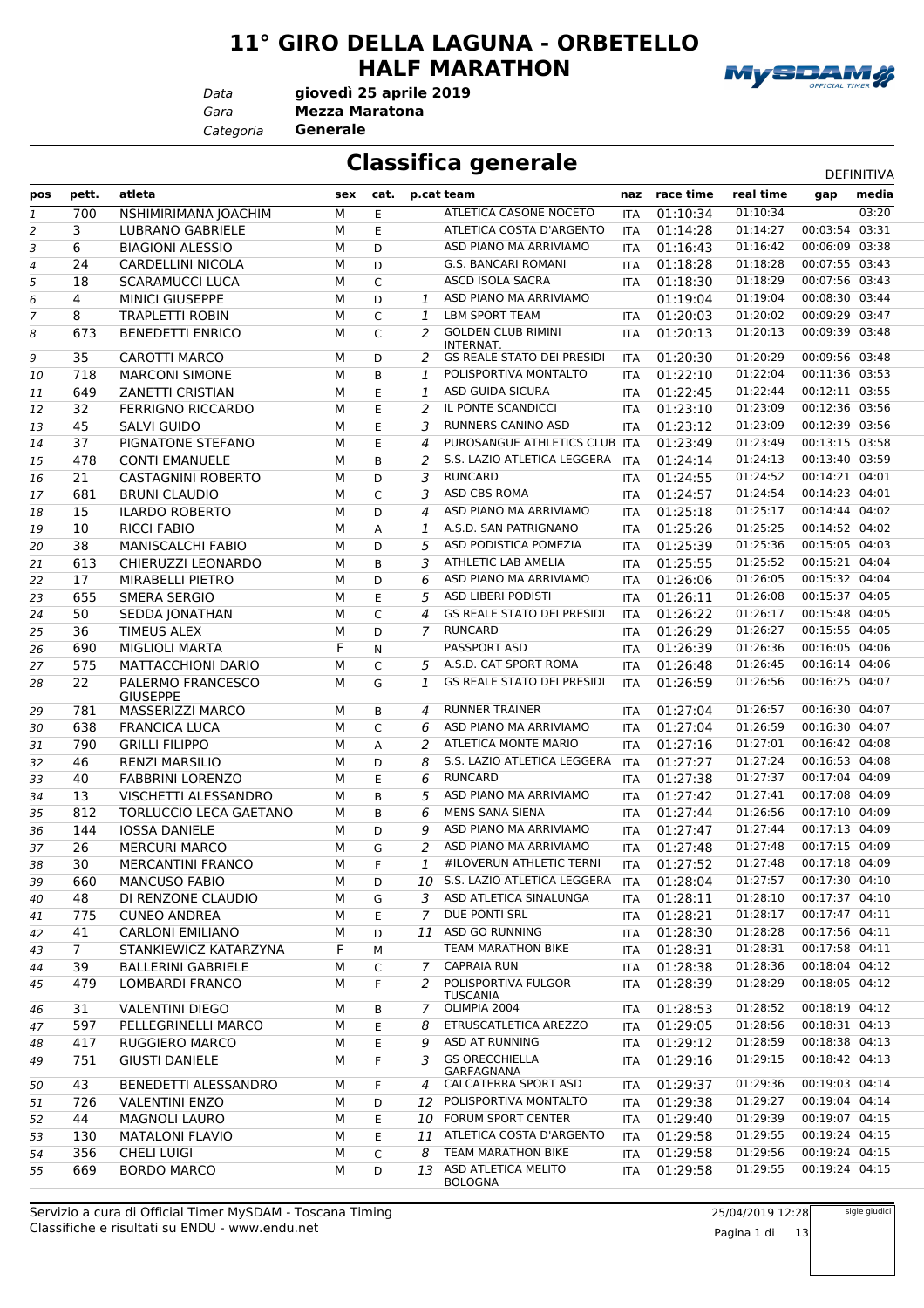| pos | pett.      | atleta                                            | sex | cat.         |              | p.cat team                            |            | naz race time        | real time                 | gap                              | media |
|-----|------------|---------------------------------------------------|-----|--------------|--------------|---------------------------------------|------------|----------------------|---------------------------|----------------------------------|-------|
| 56  | 436        | <b>BORRIELLO CARLO</b>                            | M   | E            | 12           | SPIRITI LIBERI ASD                    | <b>ITA</b> | 01:30:09             | 01:29:56                  | 00:19:35 04:16                   |       |
| 57  | 244        | <b>BONANNI FABIO</b>                              | M   | C            | 9            | <b>CALCATERRA SPORT ASD</b>           | <b>ITA</b> | 01:30:21             | 01:30:12                  | 00:19:47 04:16                   |       |
| 58  | 757        | <b>BRIDESON ROBERT</b>                            | M   | B            | 8            | <b>ASD RUNNER TRAINER</b>             | <b>ITA</b> | 01:30:28             | 01:30:21                  | 00:19:54 04:17                   |       |
| 59  | 295        | SAMMARCO COSTANTINO                               | М   | F            | 5            | ASD PIANO MA ARRIVIAMO                | <b>ITA</b> | 01:30:28             | 01:30:19                  | 00:19:55 04:17                   |       |
| 60  | 116        | <b>TUMMOLO LUCIANO</b>                            | M   | H            | 1            | ATLETICA COLLEFERRO SEGNI             | ITA        | 01:30:44             | 01:30:39                  | 00:20:10 04:18                   |       |
| 61  | 27         | REALI ALESSANDRO                                  | M   | $\mathsf{C}$ | 10           | ASD PIANO MA ARRIVIAMO                | <b>ITA</b> | 01:30:54             | 01:30:53                  | 00:20:20 04:18                   |       |
| 62  | 298        | <b>FORNARI ANTONIO</b>                            | M   | G            | 4            | ASD PIANO MA ARRIVIAMO                | <b>ITA</b> | 01:30:55             | 01:30:53                  | 00:20:22 04:18                   |       |
| 63  | 440        | PICICCI FRANCESCO                                 | М   | E.           | 13           | ATLETICA DI MARCO SPORT               | ITA        | 01:31:14             | 01:31:12                  | 00:20:40 04:19                   |       |
| 64  | 574        | <b>ARELLANO CARLOS</b>                            | M   | E            | 14           | A.S.D. CAT SPORT ROMA                 | <b>ITA</b> | 01:31:20             | 01:31:19                  | 00:20:47 04:19                   |       |
| 65  | 153        | <b>BOSA RICCARDO</b>                              | М   | B            | q            | ATLETICA COSTA D'ARGENTO              | <b>ITA</b> | 01:31:28             | 01:31:23                  | 00:20:54 04:20                   |       |
| 66  | 684        | DI BENEDETTO MARIKA                               | F   | M            |              | ATLETICA COSTA D'ARGENTO              | <b>ITA</b> | 01:31:37             | 01:31:36                  | 00:21:03 04:20                   |       |
| 67  | 737        | ROFENA ANDREA                                     | M   | C            |              | 11 A.S.D. VITERBO RUNNERS             | <b>ITA</b> | 01:31:41             | 01:31:39                  | 00:21:07 04:20                   |       |
| 68  | 723        | <b>TIBO DANIELE</b>                               | М   | C            | 12           | POLISPORTIVA MONTALTO                 | <b>ITA</b> | 01:31:55             | 01:31:32                  | 00:21:21 04:21                   |       |
| 69  | 51         | <b>SCHIRRIPA ROBERTO</b>                          | М   | F            | 6            | ASD PIANO MA ARRIVIAMO                | <b>ITA</b> | 01:31:57             | 01:31:56                  | 00:21:23 04:21                   |       |
| 70  | 337        | <b>REGLI DOMINIK</b>                              | M   | C            | 13           | SVIZZERA                              | SVI        | 01:32:01             | 01:31:34                  | 00:21:27 04:21                   |       |
| 71  | 602        | QUINQUENNALE VITTORIO                             | М   | D            | 14           | PUROSANGUE ATHLETICS CLUB ITA         |            | 01:32:11             | 01:32:08                  | 00:21:38 04:22                   |       |
| 72  | 5          | <b>FRAU SIMONE</b>                                | М   | D            |              | 15 SORESINA RUNNING CLUB              | <b>ITA</b> | 01:32:22             | 01:32:21                  | 00:21:49 04:22                   |       |
| 73  | 16         | <b>MAZZA CARLA</b>                                | F   | $\circ$      |              | ASD PIANO MA ARRIVIAMO                | <b>ITA</b> | 01:32:23             | 01:32:22                  | 00:21:49 04:22                   |       |
| 74  | 624        | OROPALLO FRANCO                                   | M   | G            | 5.           | LBM SPORT TEAM                        | <b>ITA</b> | 01:32:36             | 01:31:41                  | 00:22:02 04:23                   |       |
| 75  | 56         | NARDI ALESSANDRO                                  | М   | G            | 6            | S.S. LAZIO ATLETICA LEGGERA           | <b>ITA</b> | 01:32:45             | 01:32:41                  | 00:22:12 04:23                   |       |
| 76  | 527        | <b>OLIVIERI ALESSIO</b>                           | M   | D            | 16           | ALTO LAZIO ASD                        | <b>ITA</b> | 01:32:47             | 01:32:25                  | 00:22:13 04:23                   |       |
| 77  | 395        | RASTRELLO ANDREA                                  | M   | E.           | 15           | ATLETICA MONTEFIASCONE                | <b>ITA</b> | 01:33:04             | 01:32:40                  | 00:22:30 04:24                   |       |
|     |            | <b>CAMPANELLI VALERIO</b>                         |     |              |              | A.S.D.<br><b>17 FORHANS TEAM</b>      |            |                      | 01:33:03                  | 00:22:34 04:24                   |       |
| 78  | 485        |                                                   | M   | D            |              | 18 ALTO LAZIO                         | <b>ITA</b> | 01:33:08<br>01:33:11 |                           | 00:22:37 04:24                   |       |
| 79  | 805        | <b>GIOVANNINI DANIELE</b>                         | М   | D            |              |                                       | <b>ITA</b> |                      | 01:32:47                  | 00:22:37 04:24                   |       |
| 80  | 799        | PATRIZI ANGELO                                    | М   | F            | 7            | <b>ALTO LAZIO</b><br>ALTO LAZIO       | <b>ITA</b> | 01:33:11             | 01:33:08                  | 00:22:37 04:24                   |       |
| 81  | 806        | <b>TRONCARELLI FABIO</b>                          | M   | E            | 16           | <b>RUNNERS BERGAMO</b>                | <b>ITA</b> | 01:33:11             | 01:32:48<br>01:33:07      | 00:22:49 04:25                   |       |
| 82  | 612<br>410 | <b>FORTIS MICHELE</b><br><b>MUCCIARINI SIMONE</b> | М   | F            | 8            | 14 A.S.D. G. POD. R. VALENTI          | ITA        | 01:33:23<br>01:33:25 | 01:33:20                  | 00:22:51 04:25                   |       |
| 83  |            |                                                   | M   | $\mathsf{C}$ |              | ATLETICA MONTEFIASCONE                | <b>ITA</b> |                      | 01:33:10                  | 00:23:00 04:26                   |       |
| 84  | 33         | SGUAZZINO GIUSEPPE                                | M   | $\mathsf{C}$ | 15           | A.S.D.                                | <b>ITA</b> | 01:33:34             |                           |                                  |       |
| 85  | 300        | <b>GRANELLA MASSIMO</b>                           | М   | E.           |              | 17 ASD RINCORRO                       | <b>ITA</b> | 01:33:53             | 01:33:15                  | 00:23:19 04:26                   |       |
| 86  | 498        | OTTAVIANELLI ODDO                                 | M   | D            | 19           | ALTO LAZIO ASD                        | <b>ITA</b> | 01:33:53             | 01:33:50                  | 00:23:19 04:26                   |       |
| 87  | 795        | SEBASTIANI FRANCESCO                              | М   | C            |              | 16 ATLETICA MARTA                     | ITA        | 01:33:54             | 01:33:33                  | 00:23:20 04:27                   |       |
| 88  | 483        | <b>MUNICCHI MARCELLA</b>                          | F   | $\circ$      |              | ATLETICA COSTA D'ARGENTO              | <b>ITA</b> | 01:33:55             | 01:33:54                  | 00:23:21 04:27                   |       |
| 89  | 482        | <b>NOTTOLINI CLAUDIO</b>                          | M   | G            | 7            | TRACK AND FIELD GROSSETO              | <b>ITA</b> | 01:33:55             | 01:33:54                  | 00:23:21 04:27                   |       |
| 90  | 85         | <b>MAZZOLI ANGELA</b>                             | F   | P            | 1            | ATLETICA COSTA D'ARGENTO              | <b>ITA</b> | 01:34:16             | 01:34:13                  | 00:23:42 04:28                   |       |
| 91  | 168        | PERIN MARCO                                       | М   | B            | 10           | ATLETICA CASTIGLIONESE                | <b>ITA</b> | 01:34:29             | 01:33:49                  | 00:23:55 04:28                   |       |
| 92  | 550        | <b>VALERI ROBERTO</b>                             | M   | F            | q            | AMATORI PODISTICA TERNI               | <b>ITA</b> | 01:34:31             | 01:34:21                  | 00:23:57 04:28                   |       |
| 93  | 53         | CALDAROLA FILIPPO                                 | M   | D            |              | 20 A.S.D. LUIVAN SETTIGNANO           | <b>ITA</b> | 01:34:36             | 01:34:35                  | 00:24:02 04:29                   |       |
| 94  |            | 710 CIPOLLONI LUCA                                | M   | E            |              | 18 POLISPORTIVA MONTALTO              |            | ITA 01:34:37         | 01:34:29  00:24:03  04:29 |                                  |       |
| 95  | 55         | <b>MANETTI ISABELLA</b>                           | F   | O            | $\mathbf{1}$ | G.S. LE PANCHE                        | ITA.       | 01:34:38             | 01:34:33                  | 00:24:04 04:29                   |       |
| 96  | 666        | DI SANTO MARTA                                    | F   | O            |              | CASTELQUARTO<br>RUNCARD               | ITA        | 01:34:39             | 01:34:31                  | 00:24:05 04:29                   |       |
| 97  | 9          | <b>FALCI MANUEL</b>                               | М   | E            |              | 19 G.S. LE PANCHE                     | ITA        | 01:34:39             | 01:34:35                  | 00:24:05 04:29                   |       |
|     |            |                                                   |     |              |              | CASTELOUARTO                          |            |                      |                           |                                  |       |
| 98  | 658        | <b>BENCIVENNI GABRIELE</b>                        | М   | D            |              | 21 ATLETICA FUTURA ASD                | ITA        | 01:34:45             | 01:34:38                  | 00:24:11 04:29                   |       |
| 99  | 278        | MAZZOTTA ALFREDO                                  | M   | C            |              | 17 ATLETICA ORTE                      | ITA        | 01:34:46             | 01:34:39                  | 00:24:12 04:29                   |       |
| 100 | 464        | <b>MARINO MATTEO</b>                              | М   | C            | 18           | CRAL DIP.COM.COMUNE<br><b>FIRENZE</b> | ITA        | 01:34:53             | 01:34:35                  | 00:24:19 04:29                   |       |
| 101 | 361        | <b>LIPPI MARCO</b>                                | М   | В            |              | 11 TEAM MARATHON BIKE                 | <b>ITA</b> | 01:34:55             | 01:34:53                  | 00:24:21 04:29                   |       |
| 102 | 646        | <b>BASTIANELLI NICOLO'</b>                        | М   | А            | 3            | ASD PIANO MA ARRIVIAMO                | <b>ITA</b> | 01:34:58             | 01:34:57                  | 00:24:24 04:30                   |       |
| 103 | 57         | RUFINO VINCENZO                                   | М   | F            |              | 10 CILENTO RUN                        | ITA        | 01:34:59             | 01:34:47                  | 00:24:25 04:30                   |       |
| 104 | 729        | <b>GATTI ANDREA</b>                               | M   | F            | 11           | <b>RUNCARD</b>                        | ITA        | 01:35:02             | 01:34:53                  | 00:24:28 04:30                   |       |
| 105 | 664        | <b>IANIA ANDREA</b>                               | M   | E            | 20           | A.S.D. LUIVAN SETTIGNANO              | ITA        | 01:35:06             | 01:34:53                  | 00:24:33 04:30                   |       |
| 106 | 388        | <b>CENTOFANTI TERSILIO</b>                        | М   | F            | 12           | ASD AT RUNNING                        | ITA        | 01:35:33             | 01:35:21                  | 00:25:00 04:31                   |       |
| 107 | 54         | <b>MANSI MARCO</b>                                | М   | G            | 8            | ASD TERRA DELLO SPORT                 | <b>ITA</b> | 01:35:37             | 01:35:32                  | 00:25:03 04:31                   |       |
| 108 | 353        | <b>SARRI MARCO</b>                                | М   | F            | 13           | <b>GS REALE STATO DEI PRESIDI</b>     | ITA        | 01:35:41             | 01:35:35                  | 00:25:07 04:32                   |       |
| 109 | 546        | <b>BALZANO MICHELE</b>                            | М   | E            | 21           | AMATORI PODISTICA TERNI               | ITA        | 01:35:47             | 01:35:36                  | 00:25:13 04:32                   |       |
| 110 | 98         | <b>TARGIONI LORENZO</b>                           | M   | C            | 19           | LA FONTANINA A.S.D.                   | ITA.       | 01:35:52             | 01:35:48                  | 00:25:19 04:32                   |       |
| 111 | 603        | SALENTO VINCENZO                                  | М   | G            | 9            | DUE PONTI SRL                         | <b>ITA</b> | 01:35:55             | 01:35:46                  | 00:25:21 04:32                   |       |
| 112 | 212        | D'ADDARIO LUIGI                                   | М   | F            | 14           | <b>CALCATERRA SPORT ASD</b>           | ITA        | 01:35:56             | 01:35:47                  | 00:25:22 04:32                   |       |
| 113 | 20         | VIOLA IACOPO                                      | М   | C            | 20           | ATLETICA COSTA D'ARGENTO              | <b>ITA</b> | 01:36:09             | 01:36:08                  | 00:25:35 04:33                   |       |
| 114 | 173        | ZINNI ANTONIO                                     | М   | F            | 15           | <b>TERNANA MARATHON CLUB</b>          | <b>ITA</b> | 01:36:09             | 01:36:05                  | 00:25:35 04:33                   |       |
|     |            |                                                   |     |              |              | A.S.D.                                |            |                      |                           |                                  |       |
| 115 | 12         | <b>COSTANZO FIORENZO</b>                          | м   | G            |              | 10 ATLETICA COSTA D'ARGENTO           | <b>ITA</b> | 01:36:09             | 01:36:09                  | 00:25:35 04:33                   |       |
| 116 | 461        | <b>BENEDETTI CRISTIANO</b>                        | M   | F            |              | 16 ATLETICA COSTA D'ARGENTO           | <b>ITA</b> | 01:36:09             | 01:36:08                  | 00:25:35 04:33<br>00:25:41 04:33 |       |
| 117 | 115        | PISCIOTTANO ROSSANO                               | М   | E            |              | 22 RUNNERS CANINO ASD                 | ITA        | 01:36:15             | 01:36:07                  |                                  |       |

Classifiche e risultati su ENDU - www.endu.net Servizio a cura di Official Timer MySDAM - Toscana Timing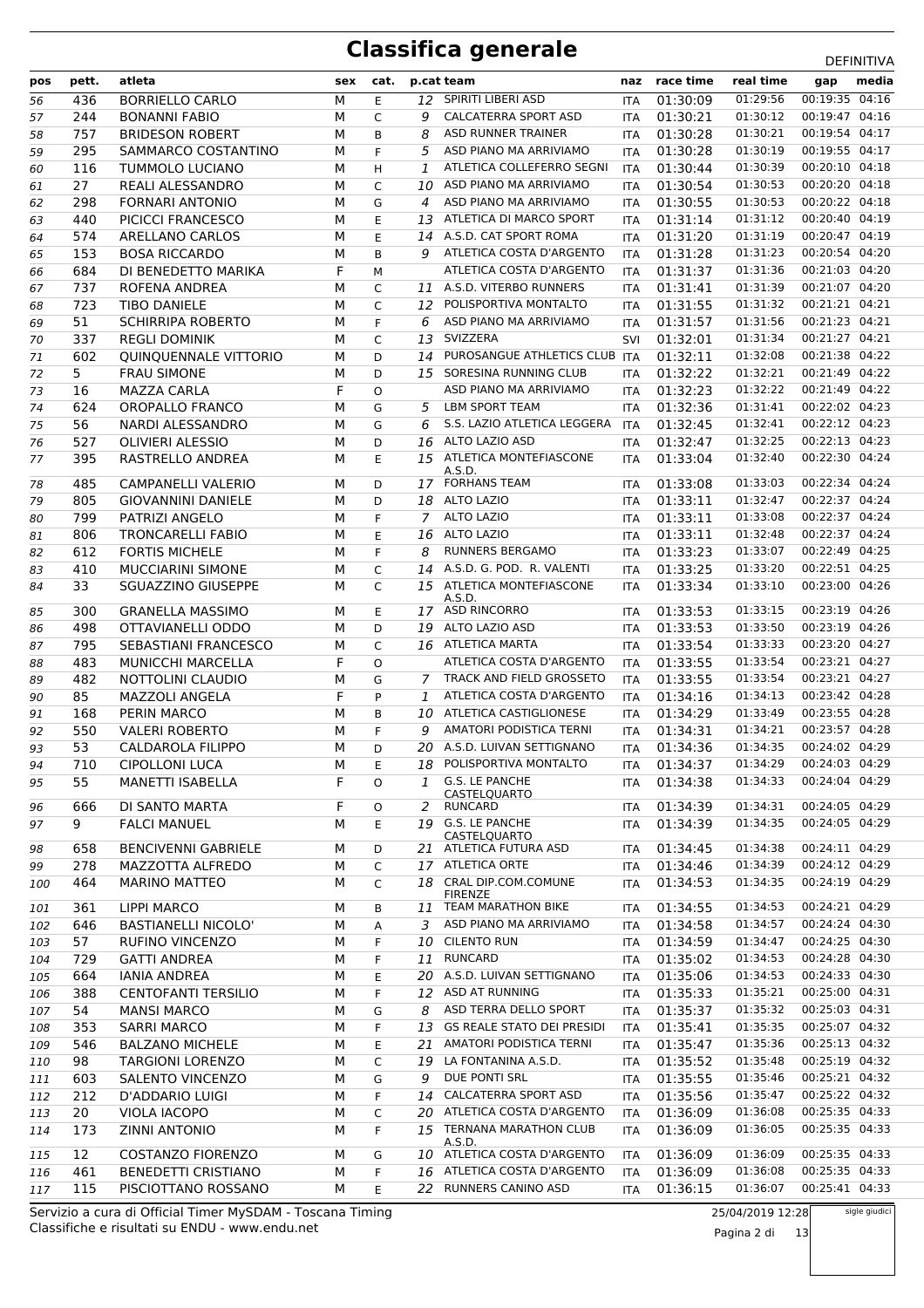|     |       |                                          |        |              |               |                                                    |            |           |           | <b>レ∟!!!!!!!</b> |       |
|-----|-------|------------------------------------------|--------|--------------|---------------|----------------------------------------------------|------------|-----------|-----------|------------------|-------|
| pos | pett. | atleta                                   | sex    | cat.         |               | p.cat team                                         | naz        | race time | real time | gap              | media |
| 118 | 730   | <b>GHANAFER FAIEZ</b>                    | М      | B            |               | 12 CALCATERRA SPORT ASD                            | ITA        | 01:36:17  | 01:36:10  | 00:25:43 04:33   |       |
| 119 | 215   | <b>GIORGI DAVID</b>                      | М      | D            | 22            | PODISTICA SOLIDARIETA'                             | <b>ITA</b> | 01:36:22  | 01:36:10  | 00:25:48 04:34   |       |
| 120 | 49    | <b>VINCI SILVIA</b>                      | F      | O            | 3             | <b>FORUM SPORT CENTER</b>                          | <b>ITA</b> | 01:36:27  | 01:36:25  | 00:25:53 04:34   |       |
| 121 | 302   | <b>ZINGONI SIMONE</b>                    | М      | E            | 23            | <b>GS REALE STATO DEI PRESIDI</b>                  | <b>ITA</b> | 01:36:31  | 01:36:22  | 00:25:57 04:34   |       |
| 122 | 411   | DONADIO ANGELO NICOLA                    | М      | Ε            |               | 24 A.S.D. G. POD. R. VALENTI                       | <b>ITA</b> | 01:36:41  | 01:36:35  | 00:26:07 04:34   |       |
| 123 | 127   | <b>MANNINI MAURIZIO</b>                  | М      | F            |               | 17 G.S. LE PANCHE                                  | <b>ITA</b> | 01:36:44  | 01:36:39  | 00:26:10 04:35   |       |
|     |       |                                          |        |              |               | CASTELQUARTO                                       |            |           |           |                  |       |
| 124 | 285   | <b>VALENTE MARCO</b>                     | М      | E            | 25.           | POL.RINASCITA MONTEVARCHI                          | <b>ITA</b> | 01:36:46  | 01:35:36  | 00:26:12 04:35   |       |
| 125 | 668   | <b>FERRI MIRCO</b>                       | М      | E            | 26            | POL. ARCI UISP VENTURINA                           | <b>ITA</b> | 01:36:49  | 01:36:34  | 00:26:15 04:35   |       |
| 126 | 573   | <b>DANESE ERNESTO</b>                    | М      | E            |               | 27 A.S.D. CAT SPORT ROMA                           | <b>ITA</b> | 01:36:53  | 01:36:38  | 00:26:19 04:35   |       |
| 127 | 735   | CATALANI DANIELE                         | М      | C            | 21            | A.S.D. VITERBO RUNNERS                             | <b>ITA</b> | 01:37:06  | 01:36:41  | 00:26:32 04:36   |       |
| 128 | 566   | SILVESTRI ANDREA                         | М      | C            | 22            | <b>RUNNERS CANINO ASD</b>                          | ITA        | 01:37:16  | 01:37:08  | 00:26:42 04:36   |       |
| 129 | 349   | <b>MARCHESE GIOVANNI</b>                 | М      | G            | 11            | <b>G.S. BANCARI ROMANI</b>                         | ITA        | 01:37:17  | 01:37:10  | 00:26:43 04:36   |       |
| 130 | 493   | <b>GIOVANNELLI MORENO</b>                | М      | H            | 2             | <b>TEAM MARATHON BIKE</b>                          | <b>ITA</b> | 01:37:20  | 01:37:11  | 00:26:46 04:36   |       |
| 131 | 471   | <b>ANSELMI ACHILLE</b>                   | М      | F            | 18            | <b>ASD AT RUNNING</b>                              | ITA        | 01:37:37  | 01:37:32  | 00:27:03 04:37   |       |
| 132 | 606   | <b>SCAGLIONE ANTONIO</b>                 | М      | B            | 13            | <b>TEAM MARATHON BIKE</b>                          | <b>ITA</b> | 01:37:39  | 01:37:28  | 00:27:05 04:37   |       |
| 133 | 429   | PETTINI SARA                             | F      | N            | 1             | <b>GS REALE STATO DEI PRESIDI</b>                  | <b>ITA</b> | 01:37:41  | 01:37:30  | 00:27:07 04:37   |       |
| 134 | 732   | <b>REALI PAOLO</b>                       | M      | F            | 19            | <b>FORUM SPORT CENTER</b>                          | ITA        | 01:37:41  | 01:37:10  | 00:27:07 04:37   |       |
| 135 | 742   | <b>TURRINI ANDREA</b>                    | М      | $\mathsf{C}$ | 23            | <b>TERNANA MARATHON CLUB</b>                       | <b>ITA</b> | 01:37:42  | 01:36:55  | 00:27:08 04:37   |       |
|     |       |                                          |        |              |               | A.S.D.                                             |            |           |           |                  |       |
| 136 | 445   | MAIELLO GIOVANNI                         | М      | C            | 24            | <b>RUN CARD</b>                                    | ITA        | 01:37:48  | 01:37:26  | 00:27:15 04:38   |       |
| 137 | 808   | <b>TRONCARELLI GIUSEPPE</b>              | М      | F            | 20            | ALTO LAZIO                                         | <b>ITA</b> | 01:37:54  | 01:37:30  | 00:27:20 04:38   |       |
| 138 | 578   | CICALA DAVIDE                            | М      | B            | 14            | A.S.D. CAT SPORT ROMA                              | <b>ITA</b> | 01:37:58  | 01:37:50  | 00:27:24 04:38   |       |
| 139 | 476   | <b>GORI CLAUDIO</b>                      | М      | G            | 12            | ASD SILVANO FEDI PISTOIA                           | <b>ITA</b> | 01:38:14  | 01:37:59  | 00:27:40 04:39   |       |
| 140 | 628   | PAGGI PATRIZIO                           | М      | D            | 23            | <b>ATLETICA ORTE</b>                               | ITA        | 01:38:19  | 01:37:52  | 00:27:45 04:39   |       |
| 141 | 659   | <b>CONTI RENATO</b>                      | М      | E            | 28            | ALTO LAZIO ASD                                     | <b>ITA</b> | 01:38:19  | 01:38:17  | 00:27:45 04:39   |       |
| 142 | 430   | <b>MARINI DENIS</b>                      | M      | D            | 24            | <b>GS REALE STATO DEI PRESIDI</b>                  | <b>ITA</b> | 01:38:21  | 01:38:18  | 00:27:47 04:39   |       |
| 143 | 507   | DE SOSSI ARMANDO                         | М      | F            | 21            | <b>ATLETICA PEGASO</b>                             | <b>ITA</b> | 01:38:22  | 01:38:16  | 00:27:48 04:39   |       |
| 144 | 296   | PRIMERANO MIRARCHI                       | М      | B            | 15            | ASD PIANO MA ARRIVIAMO                             | <b>ITA</b> | 01:38:27  | 01:37:57  | 00:27:53 04:39   |       |
|     |       | <b>FRANCESCO</b>                         |        |              |               |                                                    |            |           |           |                  |       |
| 145 | 351   | <b>SESTINI DANIELA</b>                   | F      | $\Omega$     | 4             | G.S. LE PANCHE                                     | <b>ITA</b> | 01:38:27  | 01:38:21  | 00:27:53 04:39   |       |
| 146 | 661   | <b>BOSCHETTI MAURO</b>                   | м      | F            | 22.           | <b>CASTELOUARTO</b><br>S.S. LAZIO ATLETICA LEGGERA | ITA        | 01:38:30  | 01:38:23  | 00:27:56 04:40   |       |
| 147 | 529   | <b>RUGGERI RICCARDO</b>                  | М      | H            | 3             | DUE PONTI SRL                                      | <b>ITA</b> | 01:38:33  | 01:38:24  | 00:27:59 04:40   |       |
|     | 330   | <b>VANGELISTI NICOLA</b>                 |        |              | 25            | A.S.D. IL GREGGE RIBELLE                           |            | 01:38:56  | 01:38:46  | 00:28:22 04:41   |       |
| 148 |       |                                          | М      | C<br>F       |               | <b>ATLETICA FOLLONICA</b>                          | ITA        |           | 01:38:49  | 00:28:25 04:41   |       |
| 149 | 152   | <b>CARBONE MASSIMO</b>                   | м      |              | 23            |                                                    | <b>ITA</b> | 01:38:59  |           |                  |       |
| 150 | 104   | <b>DEL CURATOLO FABIO</b>                | М      | D            | 25            | ASD GO RUNNING                                     | <b>ITA</b> | 01:39:00  | 01:38:57  | 00:28:26 04:41   |       |
| 151 | 193   | <b>COLETTI GIORGIO</b>                   | М      | H            | 4             | ATLETICA ROTALIANA                                 | ITA        | 01:39:03  | 01:38:54  | 00:28:30 04:41   |       |
| 152 | 693   | <b>TENERINI LUCA</b>                     | М      | E            | 29            | ASD TTM TRAIL TEAM<br>MAREMMA                      | ITA        | 01:39:05  | 01:38:51  | 00:28:31 04:41   |       |
| 153 | 239   | <b>GUIDORZI MARCO</b>                    | М      | C            |               | 26 RUNCARD                                         | <b>ITA</b> | 01:39:06  | 01:38:39  | 00:28:32 04:41   |       |
| 154 | 442   | <b>BALESTRI DAVIDE</b>                   | М      | C            |               | 27 GS REALE STATO DEI PRESIDI                      | <b>ITA</b> | 01:39:11  | 01:38:50  | 00:28:37 04:42   |       |
| 155 | 810   | LOTTI LEONARDO                           | М      | C            |               | 28 ASD ATLETICA VETRALLA                           | ITA        | 01:39:16  | 01:38:51  | 00:28:42 04:42   |       |
| 156 | 307   | <b>LUZI LUIGI</b>                        | М      | $\mathbf{I}$ | $\mathcal{I}$ | PODISTICA MYRICAE TERNI                            | ITA        | 01:39:18  | 01:39:14  | 00:28:44 04:42   |       |
| 157 | 767   | LUCARINI ADRIANO                         | М      | Е            |               | 30 OLIMPIA 2004                                    | ITA        | 01:39:22  | 01:38:47  | 00:28:48 04:42   |       |
| 158 | 293   | <b>MASELLA ROMEO</b>                     | М      | C            | 29            | ASD PIANO MA ARRIVIAMO                             | ITA        | 01:39:23  | 01:38:53  | 00:28:50 04:42   |       |
| 159 | 447   | <b>GORI STEFANO</b>                      | М      | F            | 24            | <b>G.S. PODISTICA PRENESTE</b>                     | ITA.       | 01:39:30  | 01:38:54  | 00:28:56 04:42   |       |
| 160 | 552   | NINI SABINA                              | F      | O            | 5             | AMATORI PODISTICA TERNI                            | ITA.       | 01:39:38  | 01:39:27  | 00:29:04 04:43   |       |
| 161 | 746   | RAGGI ELEONORA                           | F      | N            | $\mathcal{P}$ | <b>TERNANA MARATHON CLUB</b>                       | ITA        | 01:39:39  | 01:38:53  | 00:29:05 04:43   |       |
|     |       |                                          |        |              |               | A.S.D.                                             |            |           |           |                  |       |
| 162 | 663   | <b>CAMBI STEFANO</b>                     | М      | Е            |               | 31 A.S.D. LUIVAN SETTIGNANO                        | ITA        | 01:39:43  | 01:39:29  | 00:29:09 04:43   |       |
| 163 | 145   | <b>ILARDI ASH</b>                        | М      | Ε            |               | 32 ASD PIANO MA ARRIVIAMO                          | ITA        | 01:39:45  | 01:39:34  | 00:29:11 04:43   |       |
| 164 | 714   | <b>LANZI CLAUDIO</b>                     | М      | Е            | 33            | POLISPORTIVA MONTALTO                              | ITA        | 01:39:46  | 01:39:41  | 00:29:12 04:43   |       |
| 165 | 418   | <b>ATTISANI LUCA</b>                     | М      | D            |               | 26 S.S. LAZIO ATLETICA LEGGERA                     | <b>ITA</b> | 01:40:02  | 01:39:14  | 00:29:28 04:44   |       |
| 166 | 211   | <b>CAPPELLA EMANUELE</b>                 | М      | D            |               | 27 S.S. LAZIO ATLETICA LEGGERA                     | ITA        | 01:40:02  | 01:39:14  | 00:29:28 04:44   |       |
| 167 | 545   | <b>GIORDANO LORENZO</b>                  | М      | D            | 28.           | AMATORI PODISTICA TERNI                            | ITA        | 01:40:02  | 01:39:50  | 00:29:28 04:44   |       |
| 168 | 237   | SCOVAVENTI MATTEO                        | М      | D            |               | 29 ASD 4° STORMO                                   | ITA        | 01:40:06  | 01:39:53  | 00:29:32 04:44   |       |
| 169 | 502   | MILIACCA EMANUELE                        | М      | D            |               | 30 ASD AT RUNNING                                  | ITA.       | 01:40:10  | 01:39:13  | 00:29:36 04:44   |       |
| 170 | 117   | ROGO ALESSANDRO                          | М      | F            | 25            | RUNNERS CANINO ASD                                 | ITA.       | 01:40:11  | 01:40:03  | 00:29:37 04:44   |       |
| 171 | 503   | IMPENNA ANDREA                           | М      | D            | 31            | ASD AT RUNNING                                     | ITA        | 01:40:12  | 01:39:16  | 00:29:38 04:44   |       |
| 172 | 217   | <b>CINTOLESI OMAR</b>                    | м      | D            |               | 32 A.S.D. ATL. MARCIATORI                          | ITA        | 01:40:12  | 01:40:02  | 00:29:38 04:44   |       |
|     | 60    | <b>CAPITANI ANDREA</b>                   |        |              |               | MUGELLO<br>30 SVICAT                               |            | 01:40:12  | 01:40:00  | 00:29:38 04:44   |       |
| 173 | 360   |                                          | М      | C            |               | 26 ATLETICA COSTA D'ARGENTO                        | ITA        | 01:40:13  | 01:40:10  | 00:29:39 04:45   |       |
| 174 | 132   | ROSSATO MICHELE<br><b>ZILLI ANTONINO</b> | М      | F            | 13            | <b>TIVOLI MARATHON</b>                             | ITA        | 01:40:14  | 01:39:42  | 00:29:41 04:45   |       |
| 175 | 140   |                                          | М<br>F | G            | 3             | ASD TRACK & FIELD MASTER                           | ITA.       | 01:40:18  | 01:40:15  | 00:29:44 04:45   |       |
| 176 |       | SPANO VALENTINA                          |        | Ν            |               | GR                                                 | ITA        |           |           |                  |       |
| 177 | 109   | <b>RAGNI MICHELE</b>                     | М      | C            | 31            | <b>RUN CARD</b>                                    | ITA        | 01:40:21  | 01:39:43  | 00:29:47 04:45   |       |
| 178 | 739   | <b>TESTA ALESSANDRA</b>                  | F      | O            | 6             | ALMA VIVA RUNNERS CLUB                             | ITA        | 01:40:24  | 01:40:13  | 00:29:50 04:45   |       |

Classifiche e risultati su ENDU - www.endu.net Servizio a cura di Official Timer MySDAM - Toscana Timing 25/04/2019 12:28

Pagina 3 di 13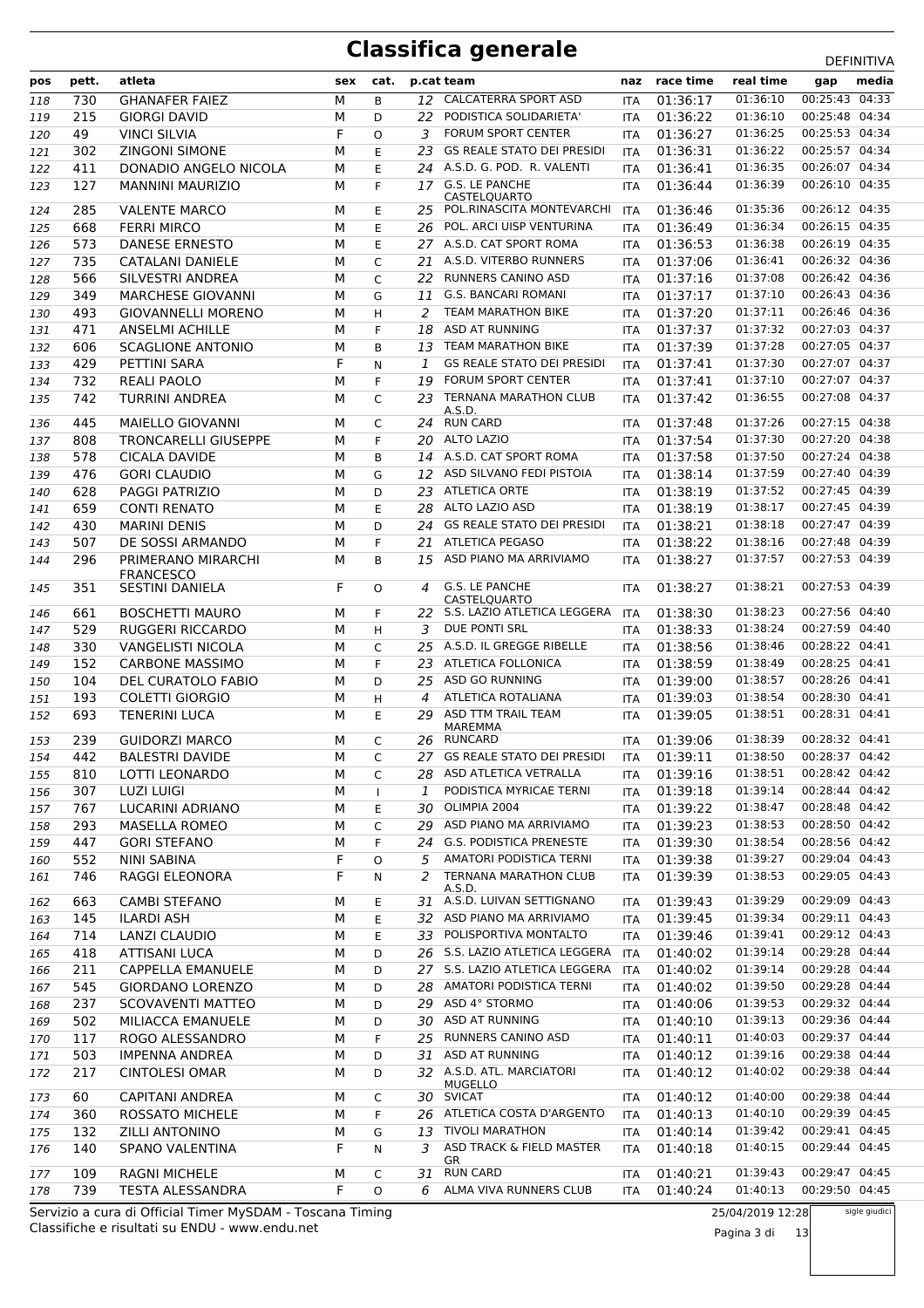| pos | pett.      | atleta                             | sex | cat.     |               | p.cat team                                         | naz        | race time    | real time            | gap                              | media |
|-----|------------|------------------------------------|-----|----------|---------------|----------------------------------------------------|------------|--------------|----------------------|----------------------------------|-------|
| 179 | 807        | <b>MASTRANGELI MARCO</b>           | M   | C        |               | 32 RUNCARD                                         | <b>ITA</b> | 01:40:29     | 01:40:07             | 00:29:55 04:45                   |       |
| 180 | 450        | MARTINOZZI LUCIA                   | F   | O        |               | 7 A.S.D. ATHLION ROMA                              | <b>ITA</b> | 01:40:31     | 01:40:16             | 00:29:58 04:45                   |       |
| 181 | 348        | <b>VITALE ALESSANDRO</b>           | M   | F        | 27            | ASD RUNNER TRAINER                                 | ITA        | 01:40:32     | 01:40:24             | 00:29:58 04:45                   |       |
| 182 | 83         | <b>GRAVANAGO GIAN LUIGI</b>        | м   | F        | 28            | ASD ATLETICA SANTA                                 | <b>ITA</b> | 01:40:33     | 01:40:30             | 00:29:59 04:45                   |       |
|     |            |                                    |     |          |               | MARINELLA                                          |            |              |                      |                                  |       |
| 183 | 240        | <b>IOVINO CRISTIAN</b>             | М   | D        |               | 33 LBM SPORT TEAM                                  | <b>ITA</b> | 01:40:35     | 01:40:33             | 00:30:02 04:46                   |       |
| 184 | 92         | <b>MARTINELLI ALESSIO</b>          | м   | C        | 33            | OLGIATA 20.12 S.S.D.R.L.                           | <b>ITA</b> | 01:40:53     | 01:40:26             | 00:30:19 04:46                   |       |
| 185 | 166        | MILONE ALESSANDRO                  | М   | F        | 29            | <b>TEAM MARATHON BIKE</b><br><b>RUNCARD</b>        | <b>ITA</b> | 01:40:56     | 01:40:19             | 00:30:22 04:47                   |       |
| 186 | 188        | <b>LANZILAO DAVIDE</b>             | М   | E        | 34            |                                                    | <b>ITA</b> | 01:40:57     | 01:40:40             | 00:30:23 04:47                   |       |
| 187 | 630        | <b>COSTANZO ETTORE</b>             | М   | E        | 35            | ATLETICA COSTA D'ARGENTO                           | ITA        | 01:40:57     | 01:40:46             | 00:30:24 04:47<br>00:30:35 04:47 |       |
| 188 | 403        | <b>GIOGLI MORENO</b>               | М   | H        | 5             | PODISTICA MYRICAE TERNI                            | ITA        | 01:41:09     | 01:41:05             |                                  |       |
| 189 | 721        | PETRINO LUIGI                      | М   | H        | 6             | POLISPORTIVA MONTALTO<br><b>RUNNERS CANINO ASD</b> | <b>ITA</b> | 01:41:12     | 01:41:07             | 00:30:38 04:47                   |       |
| 190 | 114        | <b>CALAMITA LUCIANO</b>            | М   | E        | 36            |                                                    | <b>ITA</b> | 01:41:17     | 01:41:09             | 00:30:43 04:48                   |       |
| 191 | 752        | <b>BRANCALEONI MICHELE</b>         | М   | B        | 16            | ATLETICA MONTEMARIO                                | <b>ITA</b> | 01:41:27     | 01:41:10             | 00:30:54 04:48                   |       |
| 192 | 227        | PIETRONI MARZIA                    | F   | N        | 4             | <b>GS REALE STATO DEI PRESIDI</b>                  | <b>ITA</b> | 01:41:30     | 01:41:18             | 00:30:56 04:48                   |       |
| 193 | 178        | <b>BUGETTI MASSIMO</b>             | М   | H        | 7             | ASSI GIGLIO ROSSO FIRENZE                          | ITA        | 01:41:38     | 01:41:22             | 00:31:04 04:49                   |       |
| 194 | 135        | <b>MASSARONI PAOLA</b>             | F   | $\Omega$ | 8             | <b>CALCATERRA SPORT ASD</b>                        | <b>ITA</b> | 01:41:43     | 01:41:36             | 00:31:09 04:49                   |       |
| 195 | 611        | LA FATA ANTONIO                    | М   | D        | 34            | <b>INDIVIDUALE</b>                                 | <b>ITA</b> | 01:41:45     | 01:41:06             | 00:31:12 04:49                   |       |
| 196 | 651        | <b>TREPICCIONE VINCENZO</b>        | М   | D        | 35            | <b>LAZIO RUNNERS TEAM ASD</b>                      | <b>ITA</b> | 01:41:55     | 01:41:46             | 00:31:21 04:49                   |       |
| 197 | 652        | LAURETI SIMONA                     | F   | N        | 5             | LAZIO RUNNERS TEAM ASD                             | <b>ITA</b> | 01:41:55     | 01:41:48             | 00:31:21 04:49                   |       |
| 198 | 338        | SALVATORI GIOVANNI                 | М   | G        | 14            | RIFONDAZIONE PODISTICA                             | <b>ITA</b> | 01:41:58     | 01:41:08             | 00:31:24 04:49                   |       |
| 199 | 637        | <b>FRANCESCHI FEDERICO</b>         | М   | E        | 37            | ASD PIANO MA ARRIVIAMO                             | ITA        | 01:41:58     | 01:41:26             | 00:31:25 04:49                   |       |
| 200 | 551        | <b>DIAMANTI PAOLA</b>              | F   | $\Omega$ | 9             | AMATORI PODISTICA TERNI                            | <b>ITA</b> | 01:42:02     | 01:41:51             | 00:31:28 04:50<br>00:31:38 04:50 |       |
| 201 | 569        | SOFI MARCELLO MARIA                | М   | E        | 38            | POL.RINASCITA MONTEVARCHI                          | <b>ITA</b> | 01:42:12     | 01:41:01             |                                  |       |
| 202 | 733        | <b>GUERRA DAVID</b>                | м   | E        | 39            | ATLETICA DI MARCO SPORT                            | <b>ITA</b> | 01:42:30     | 01:42:00             | 00:31:56 04:51                   |       |
| 203 | 435        | <b>ZAPPALA' ENRICO</b>             | М   | G        | 15            | <b>CALCATERRA SPORT ASD</b>                        | <b>ITA</b> | 01:42:35     | 01:42:25             | 00:32:01 04:51                   |       |
| 204 | 448        | <b>FORTE MARCO</b>                 | М   | E        | 40            | <b>SSDS MENS SANA SIENA</b>                        | <b>ITA</b> | 01:42:57     | 01:42:07             | 00:32:23 04:52                   |       |
| 205 | 517        | MANUGUERRA GIANNI                  | М   | E        | 41            | ATLETICA COSTA D'ARGENTO                           | ITA        | 01:42:58     | 01:42:27             | 00:32:24 04:52                   |       |
| 206 | 678        | <b>RIZZATO STEFANO</b>             | М   | F        | 30            | <b>ASD VCA</b>                                     | <b>ITA</b> | 01:43:03     | 01:42:45             | 00:32:29 04:53                   |       |
| 207 | 763        | NARDUCCI MASSIMO                   | М   | D        | 36            | <b>RUNCARD</b>                                     | ITA        | 01:43:05     | 01:42:55             | 00:32:31 04:53                   |       |
| 208 | 420        | AGNOLETTI ALESSANDRO               | м   | E        |               | 42 A.S.D. LUIVAN SETTIGNANO                        | ITA        | 01:43:15     | 01:43:02             | 00:32:41 04:53                   |       |
| 209 | 267        | <b>BENEDETTI MARIO</b>             | М   | F        | 31            | POL.RINASCITA MONTEVARCHI                          | <b>ITA</b> | 01:43:18     | 01:42:59             | 00:32:44 04:53                   |       |
| 210 | 25         | <b>TARAS RICCARDO</b>              | М   | D        | 37            | POL.RINASCITA MONTEVARCHI<br>ASD GO RUNNING        | <b>ITA</b> | 01:43:18     | 01:43:17             | 00:32:44 04:53<br>00:32:46 04:53 |       |
| 211 | 656        | RONDINELLI ROBERTO                 | М   | E        | 43            | <b>ASD GO RUNNING</b>                              | ITA        | 01:43:20     | 01:42:42             | 00:32:51 04:54                   |       |
| 212 | 111        | <b>DIARA GRAZIELLA</b>             | F   | $\Omega$ | 10            | <b>RUNCARD</b>                                     | <b>ITA</b> | 01:43:24     | 01:42:47<br>01:42:49 | 00:32:51 04:54                   |       |
| 213 | 766<br>650 | RATTO EDOARDO<br>PAPA MASSIMILIANO | M   | D<br>F   | 38            | 32 KALI KALASAG E SPORT                            | <b>ITA</b> | 01:43:25     | 01:43:22             | 00:32:59 04:54                   |       |
| 214 |            |                                    | М   |          |               | <b>ESTREMI</b>                                     | ITA        | 01:43:33     |                      |                                  |       |
| 215 | 648        | <b>BRUNO FABIO</b>                 | М   | F        | 33            | ASD PIANO MA ARRIVIAMO                             | <b>ITA</b> | 01:43:35     | 01:43:03             | 00:33:01 04:54                   |       |
| 216 | 47         | <b>GIANNINI PATRIZIA</b>           | F   | N        |               | 6 A.S.D. ATHLETIC LAB AMELIA                       | ITA        | 01:43:40     | 01:43:40             | 00:33:06 04:54                   |       |
| 217 | 372        | ALESSANDRI GABRIELE                | M   | F.       |               | 34 A.S.D. VITERBO RUNNERS                          |            | ITA 01:43:48 | 01:43:03             | 00:33:14 04:55                   |       |
| 218 | 290        | DI MICHELE FABRIZIO                | М   | Ε        |               | 44 FORUM SPORT CENTER                              | ITA        | 01:43:49     | 01:43:17             | 00:33:15 04:55                   |       |
| 219 | 780        | <b>GAFFI SILVIA</b>                | F   | м        | $\mathcal{I}$ | <b>RUNNER TRAINER</b>                              | ITA        | 01:43:49     | 01:43:42             | 00:33:15 04:55                   |       |
| 220 | 509        | <b>GALASSO CLAUDIO</b>             | М   | H        | 8             | <b>RUN CARD</b>                                    | ITA        | 01:43:54     | 01:43:46             | 00:33:20 04:55                   |       |
| 221 | 623        | <b>MORI FEDERICO</b>               | М   | D        |               | 39 CUS PARMA                                       | ITA        | 01:43:55     | 01:43:31             | 00:33:22 04:55                   |       |
| 222 | 66         | DIAMANTI DANIELA                   | F   | P        | $\mathcal{L}$ | <b>G.S. LE PANCHE</b>                              | ITA        | 01:44:08     | 01:44:03             | 00:33:34 04:56                   |       |
| 223 | 376        | <b>CIANI DOMENICO</b>              | М   | Е        |               | CASTELQUARTO<br>45 GO RUNNING TEAM                 | ITA        | 01:44:17     | 01:43:40             | 00:33:43 04:56                   |       |
| 224 | 477        | <b>NOBILI DOMENICO</b>             | М   | G        | 16            | <b>RUN CARD</b>                                    | ITA        | 01:44:18     | 01:43:50             | 00:33:44 04:56                   |       |
| 225 | 788        | <b>GIOVAGNOLI VIRGINIA</b>         | F   | м        | $\mathcal{P}$ | POLISPORTIVA FULGAR                                | ITA        | 01:44:24     | 01:44:07             | 00:33:50 04:56                   |       |
|     |            |                                    |     |          |               | <b>TUSCANIA</b>                                    |            |              |                      |                                  |       |
| 226 | 382        | SERDINO ANDREA                     | М   | F        |               | 35 TEAM MARATHON BIKE                              | ITA        | 01:44:37     | 01:44:21             | 00:34:04 04:57                   |       |
| 227 | 379        | <b>GALASSO PAOLO</b>               | М   | G        |               | 17 G.S. BANCARI ROMANI                             | ITA        | 01:44:38     | 01:44:32             | 00:34:04 04:57                   |       |
| 228 | 393        | SABINI FLAMINIA                    | F   | 0        | 11            | CIRCOLO CANOTTIERI ANIENE                          | <b>ITA</b> | 01:44:45     | 01:44:23             | 00:34:11 04:57                   |       |
| 229 | 764        | <b>GHISLETTI FABRIZIO</b>          | М   | E        | 46            | ORTICA TEAM MILANO                                 | ITA        | 01:44:45     | 01:44:29             | 00:34:11 04:57                   |       |
| 230 | 765        | <b>BRACHINI ANDREA</b>             | м   | D        | 40            | <b>SVICAT</b>                                      | <b>ITA</b> | 01:44:49     | 01:44:36             | 00:34:15 04:58                   |       |
| 231 | 206        | <b>GREGORI ROBERTO</b>             | М   | н        | 9             | A.S.D. SUBBIANO MARATHON                           | ITA        | 01:44:50     | 01:44:24             | 00:34:16 04:58                   |       |
| 232 | 214        | <b>CIRULLI FABIO</b>               | М   | F        | 36            | <b>CALCATERRA SPORT ASD</b>                        | ITA        | 01:44:52     | 01:44:49             | 00:34:18 04:58                   |       |
| 233 | 564        | PECORARO GUIDO                     | М   | H        | 10            | PODISTICA SOLIDARIETA'                             | ITA.       | 01:44:53     | 01:44:26             | 00:34:19 04:58                   |       |
| 234 | 183        | STEFANUTTI GIANCARLO               | М   | G        | 18            | RUNCARD                                            | ITA        | 01:44:56     | 01:44:03             | 00:34:22 04:58                   |       |
| 235 | 504        | <b>CECCARELLI MARCO</b>            | М   | H        |               | 11 PISA ROAD RUNNERS                               | ITA        | 01:44:56     | 01:44:45             | 00:34:22 04:58                   |       |
| 236 | 257        | <b>TADDEI ALESSIO</b>              | М   | Ε        | 47            | PODISTICA VAL DI PESA ASD                          | ITA        | 01:44:59     | 01:44:35             | 00:34:25 04:58                   |       |
| 237 | 163        | LUPI MICHELE                       | М   | F        |               | 37 ASS.POD.MARCIATORI<br><b>MARLIESI</b>           | ITA        | 01:45:00     | 01:44:45             | 00:34:26 04:58                   |       |
| 238 | 715        | LANZI MASSIMO                      | М   | F        | 38            | POLISPORTIVA MONTALTO                              | <b>ITA</b> | 01:45:01     | 01:44:55             | 00:34:27 04:58                   |       |
| 239 | 745        | <b>VICARIO MARCO</b>               | М   | D        | 41            | <b>TERNANA MARATHON CLUB</b>                       | ITA        | 01:45:04     | 01:44:58             | 00:34:30 04:58                   |       |
|     |            | <b>AVOLIO GIUSEPPE</b>             |     | F        |               | A.S.D.<br>39 FORUM SPORT CENTER                    |            |              | 01:44:34             | 00:34:31 04:58                   |       |
| 240 | 516        |                                    | м   |          |               |                                                    | <b>ITA</b> | 01:45:05     |                      |                                  |       |

Classifiche e risultati su ENDU - www.endu.net Servizio a cura di Official Timer MySDAM - Toscana Timing 25/04/2019 12:28 Pagina 4 di 13

sigle giudici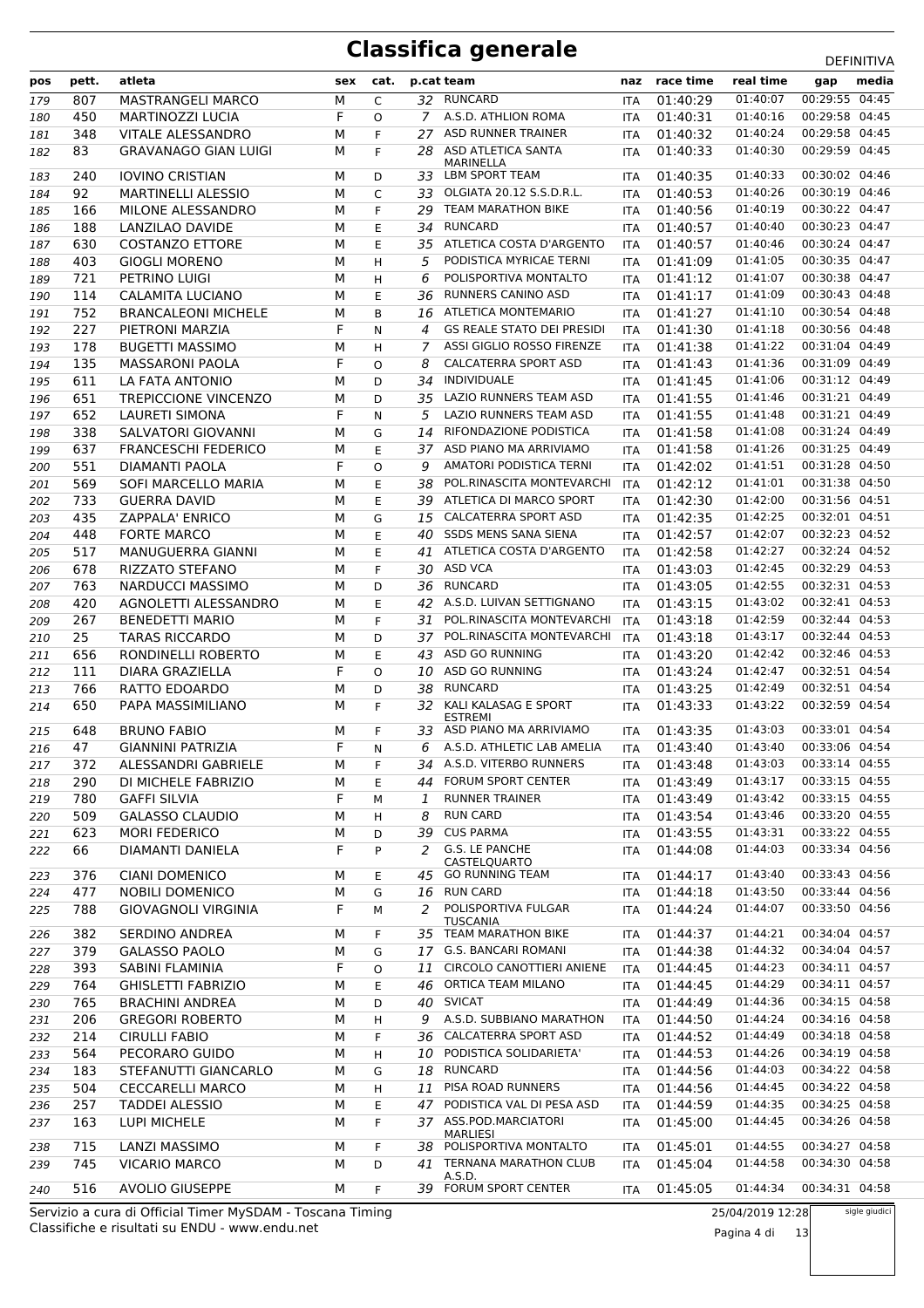| pos | pett.      | atleta                                     | sex    | cat.         |         | p.cat team                                           | naz                      | race time            | real time | gap            | media |
|-----|------------|--------------------------------------------|--------|--------------|---------|------------------------------------------------------|--------------------------|----------------------|-----------|----------------|-------|
| 241 | 180        | TRAVAGLINO ANTONIO                         | М      | G            | 19      | EUROATLETICA 2002                                    | <b>ITA</b>               | 01:45:07             | 01:44:39  | 00:34:33 04:58 |       |
| 242 | 598        | RANIERI ILARIA                             | F      | М            | 3       | <b>ASD GO RUNNING</b>                                | <b>ITA</b>               | 01:45:08             | 01:44:11  | 00:34:34 04:58 |       |
| 243 | 707        | <b>BRUNOTTI GINO</b>                       | М      | Ε            | 48      | POLISPORTIVA MONTALTO                                | <b>ITA</b>               | 01:45:09             | 01:44:49  | 00:34:35 04:59 |       |
| 244 | 675        | <b>CARBONARI GABRIELE</b>                  | М      | D            | 42      | POLISPORTIVA FULGOR                                  | <b>ITA</b>               | 01:45:21             | 01:45:04  | 00:34:47 04:59 |       |
|     |            |                                            |        |              |         | <b>TUSCANIA</b><br><b>GS REALE STATO DEI PRESIDI</b> |                          |                      | 01:45:18  | 00:34:49 04:59 |       |
| 245 | 225<br>680 | DELLA SANTINA GINO<br>FRANTELLIZZI AZZURRA | М<br>F | H            | 12<br>4 | ASD CBS ROMA                                         | <b>ITA</b>               | 01:45:23             | 01:45:16  | 00:34:52 04:59 |       |
| 246 | 627        | <b>TSAVALIAS SPILIOS</b>                   | М      | M<br>G       | 20      | <b>RUNCARD</b>                                       | <b>ITA</b><br><b>ITA</b> | 01:45:26<br>01:45:28 | 01:45:10  | 00:34:55 04:59 |       |
| 247 | 789        | <b>BARLOZZINI MARCELLO</b>                 | М      | E            | 49      | POLISPORTIVA FULGAR                                  |                          | 01:45:34             | 01:45:17  | 00:35:00 05:00 |       |
| 248 |            |                                            |        |              |         | <b>TUSCANIA</b>                                      | <b>ITA</b>               |                      |           |                |       |
| 249 | 809        | CARLOTTI ALESSANDRO                        | м      | H            | 13      | ATLETICA GROSSETO                                    | <b>ITA</b>               | 01:45:34             | 01:45:19  | 00:35:00 05:00 |       |
| 250 | 480        | <b>NATILI UGO</b>                          | М      | D            | 43      | ALTO LAZIO ASD                                       | ITA                      | 01:45:37             | 01:45:28  | 00:35:03 05:00 |       |
| 251 | 336        | <b>LEONE ANTONIO</b>                       | М      | F            | 40      | <b>RUNCARD</b>                                       | <b>ITA</b>               | 01:45:39             | 01:44:30  | 00:35:05 05:00 |       |
| 252 | 367        | <b>MANINI LEO</b>                          | М      | F            | 41      | <b>TEAM MARATHON BIKE</b>                            | <b>ITA</b>               | 01:45:54             | 01:45:39  | 00:35:20 05:01 |       |
| 253 | 170        | <b>CIVILINI ELVIO</b>                      | М      | H            | 14      | ATLETICA COSTA D'ARGENTO                             | ITA                      | 01:45:57             | 01:45:24  | 00:35:23 05:01 |       |
| 254 | 318        | <b>DURANTE DANILO</b>                      | М      | E            | 50      | <b>GSD LITAL</b>                                     | ITA                      | 01:45:58             | 01:45:49  | 00:35:25 05:01 |       |
| 255 | 270        | <b>DAVID EMILIANO</b>                      | М      | E            | 51      | <b>CALCATERRA SPORT ASD</b>                          | <b>ITA</b>               | 01:46:01             | 01:45:55  | 00:35:27 05:01 |       |
| 256 | 191        | <b>CERQUAGLIA ANDREA</b>                   | М      | B            | 17      | #ILOVERUN ATHLETIC TERNI                             | <b>ITA</b>               | 01:46:04             | 01:45:53  | 00:35:30 05:01 |       |
| 257 | 618        | PENNINO GENNARO                            | М      | F            | 42      | <b>TEAM MARATHON BIKE</b>                            | <b>ITA</b>               | 01:46:05             | 01:45:25  | 00:35:31 05:01 |       |
| 258 | 401        | <b>MACHETTI NICOLA</b>                     | М      | E            | 52      | A.S.D. MONTALCINO TRAIL                              | <b>ITA</b>               | 01:46:08             | 01:46:02  | 00:35:34 05:01 |       |
| 259 | 724        | <b>TUCCINI REMO</b>                        | М      | F            | 43      | POLISPORTIVA MONTALTO                                | <b>ITA</b>               | 01:46:08             | 01:45:47  | 00:35:35 05:01 |       |
| 260 | 416        | <b>TANTURLI MARZIO</b>                     | М      | F            | 44      | <b>ASD AT RUNNING</b>                                | ITA                      | 01:46:10             | 01:45:37  | 00:35:36 05:01 |       |
| 261 | 688        | DI DIO IRENE VIRGINIA                      | F      | N            | 7       | S.S.D.S. MENS SANA IN<br><b>CORPORE S</b>            | <b>ITA</b>               | 01:46:13             | 01:45:56  | 00:35:40 05:02 |       |
| 262 | 740        | MECCARIELLO LUIGI                          | М      | C            |         | 34 S.S.D.S. MENS SANA IN<br><b>CORPORE S</b>         | ITA                      | 01:46:14             | 01:45:57  | 00:35:40 05:02 |       |
| 263 | 246        | NAPOLI ALESSANDRO                          | М      | F            | 45      | <b>LBM SPORT TEAM</b>                                | <b>ITA</b>               | 01:46:19             | 01:46:01  | 00:35:45 05:02 |       |
| 264 | 635        | RISTALLO LUCA                              | М      | D            | 44      | ASD PIANO MA ARRIVIAMO                               | ITA                      | 01:46:20             | 01:45:42  | 00:35:46 05:02 |       |
| 265 | 391        | <b>BATTISTON FABIO</b>                     | М      | B            | 18      | <b>CALCATERRA SPORT ASD</b>                          | <b>ITA</b>               | 01:46:20             | 01:46:14  | 00:35:46 05:02 |       |
| 266 | 717        | <b>MANINI FRANCESCO</b>                    | М      | D            | 45      | POLISPORTIVA MONTALTO                                | <b>ITA</b>               | 01:46:22             | 01:45:49  | 00:35:48 05:02 |       |
| 267 | 698        | TANGANELLI DANIELE                         | М      | E            | 53      | <b>TEAM MARATHON BIKE</b>                            | <b>ITA</b>               | 01:46:22             | 01:45:49  | 00:35:48 05:02 |       |
| 268 | 532        | <b>NOBILI ALESSIO</b>                      | М      | E            | 54      | <b>ATLETICA INPS</b>                                 | <b>ITA</b>               | 01:46:23             | 01:45:40  | 00:35:50 05:02 |       |
| 269 | 813        | RICCI CLAUDIO                              | М      | H            | 15      | <b>RUNCARD</b>                                       | <b>ITA</b>               | 01:46:29             | 01:45:52  | 00:35:55 05:02 |       |
| 270 | 481        | EUSTACHI PAOLO                             | М      | L            | 1       | A.S.D. LIBERATLETICA                                 | ITA                      | 01:46:34             | 01:46:27  | 00:36:00 05:03 |       |
| 271 | 560        | <b>GIUNTOLI NICOLA</b>                     | М      | E            | 55      | 9,92 RUNNING ASD                                     | <b>ITA</b>               | 01:46:40             | 01:45:52  | 00:36:06 05:03 |       |
| 272 | 600        | <b>MANNUCCI MARCO</b>                      | М      | D            | 46      | <b>RUN CARD</b>                                      | ITA                      | 01:46:40             | 01:45:52  | 00:36:06 05:03 |       |
| 273 | 286        | PALLECCHI GIANNI                           | М      | E            | 56      | A.S.D. TORRE DEL MANGIA<br><b>SIENA</b>              | ITA                      | 01:46:58             | 01:46:32  | 00:36:24 05:04 |       |
| 274 | 736        | ARACELI ELISA                              | F      | N            | 8       | A.S.D. VITERBO RUNNERS                               | <b>ITA</b>               | 01:47:06             | 01:46:22  | 00:36:32 05:04 |       |
| 275 | 354        | <b>FALCIANI CLAUDIO</b>                    | М      | H            | 16      | <b>CRAL ATAF</b>                                     | ITA                      | 01:47:11             | 01:46:53  | 00:36:37 05:04 |       |
| 276 | 392        | DI BERNARDINO NINO                         | М      | E            | 57      | <b>RUNNERS CHIETI</b>                                | <b>ITA</b>               | 01:47:13             | 01:46:56  | 00:36:39 05:04 |       |
| 277 | 58         | <b>LUCACI ANDREEA</b>                      | F      | М            | 5       | <b>GSD RUNDAGI</b>                                   | <b>ITA</b>               | 01:47:22             | 01:47:19  | 00:36:49 05:05 |       |
| 278 | 59         | LUCACI IOANA                               | F      | м            | 6       | <b>GSD RUNDAGI</b>                                   | <b>ITA</b>               | 01:47:23             | 01:47:19  | 00:36:49 05:05 |       |
| 279 | 81         | <b>ROSSI PINO</b>                          | М      | D            | 47      | A.S.D. PODISTICA APRILIA                             | ITA                      | 01:47:24             | 01:46:43  | 00:36:51 05:05 |       |
| 280 | 670        | SANTUCCI SIMONE                            | М      | Ε            | 58      | A.S.D. RUNNERS SAN GEMINI                            | ITA                      | 01:47:31             | 01:46:54  | 00:36:57 05:05 |       |
| 281 | 750        | <b>MARTONI CATERINA</b>                    | F      | N            | 9       | AMATORI PODISTICA TERNI                              | ITA                      | 01:47:33             | 01:47:02  | 00:36:59 05:05 |       |
| 282 | 309        | MONTECCHIANI NIKO                          | М      | D            | 48      | PODISTICA MYRICAE TERNI                              | ITA                      | 01:47:33             | 01:47:01  | 00:37:00 05:05 |       |
| 283 | 248        | CASTELLANA LEONE                           | М      | $\mathbf{I}$ | 2       | <b>G.S. BANCARI ROMANI</b>                           | <b>ITA</b>               | 01:47:53             | 01:47:48  | 00:37:19 05:06 |       |
| 284 | 533        | RUBINO CORRADO                             | М      | F            | 46      | <b>ATLETICA INPS</b>                                 | <b>ITA</b>               | 01:47:56             | 01:47:12  | 00:37:22 05:06 |       |
| 285 | 368        | <b>MONESTIROLI ANGELICA</b>                | F      | P            | 3       | <b>TEAM MARATHON BIKE</b>                            | ITA                      | 01:48:05             | 01:47:49  | 00:37:31 05:07 |       |
| 286 | 467        | <b>BRUNI GIANLUCA</b>                      | М      | А            | 4       | <b>RUN CARD</b>                                      | ITA                      | 01:48:11             | 01:47:48  | 00:37:37 05:07 |       |
| 287 | 441        | <b>BALESTRI PAOLO</b>                      | М      | E            | 59      | ATL.SANGIOVANNESE 1967                               | ITA                      | 01:48:12             | 01:47:46  | 00:37:38 05:07 |       |
| 288 | 294        | <b>MERCURI TIZIANO</b>                     | М      | G            | 21      | ASD PIANO MA ARRIVIAMO                               | ITA                      | 01:48:16             | 01:47:44  | 00:37:42 05:07 |       |
| 289 | 252        | ORAZIO ROBERTO                             | М      | C            | 35      | <b>RUNCARD</b>                                       | <b>ITA</b>               | 01:48:17             | 01:47:52  | 00:37:43 05:07 |       |
| 290 | 274        | DI CLEMENTE STEFANO                        | М      | D            | 49      | <b>LBM SPORT TEAM</b>                                | ITA                      | 01:48:23             | 01:48:18  | 00:37:49 05:08 |       |
| 291 | 126        | SEMPLICI SONIA                             | F      | O            |         | 12 G.S. LE PANCHE<br>CASTELQUARTO                    | ITA                      | 01:48:24             | 01:48:17  | 00:37:50 05:08 |       |
| 292 | 522        | <b>ISEPPI DANIELE</b>                      | М      | F            |         | 47 IL PONTE SCANDICCI                                | ITA                      | 01:48:35             | 01:47:41  | 00:38:01 05:08 |       |
| 293 | 377        | <b>BINI TIZIANA</b>                        | F      | N            | 10      | PODISTICA SOLIDARIETA'                               | <b>ITA</b>               | 01:48:40             | 01:48:40  | 00:38:07 05:09 |       |
| 294 | 465        | PIERANTONI SIMONE                          | М      | D            | 50      | A.S. AMATORI VILLA PAMPHILI                          | ITA                      | 01:48:49             | 01:48:34  | 00:38:15 05:09 |       |
| 295 | 65         | TOMEI LORENZO                              | М      | G            |         | 22 G.S. LE PANCHE<br>CASTELQUARTO                    | <b>ITA</b>               | 01:48:49             | 01:48:42  | 00:38:15 05:09 |       |
| 296 | 259        | <b>MORETTI ANDREA</b>                      | М      | Е            | 60.     | PODISTICA CORCHIANO 2014                             | <b>ITA</b>               | 01:48:50             | 01:48:10  | 00:38:17 05:09 |       |
| 297 | 793        | <b>MORGIANI RICCARDO</b>                   | М      | F.           |         | 48 TEAM MARATHON BIKE                                | ITA                      | 01:48:51             | 01:48:16  | 00:38:17 05:09 |       |
| 298 | 381        | <b>BETTOLLINI ROBERTO</b>                  | М      | н            |         | 17 A.S.D. POL. CHIANCIANO                            | ITA                      | 01:48:53             | 01:48:46  | 00:38:19 05:09 |       |
| 299 | 99         | NITTOLO DARIO                              | М      | В            | 19      | ASD POL. CHIANCIANO                                  | <b>ITA</b>               | 01:49:00             | 01:48:50  | 00:38:27 05:09 |       |
| 300 | 79         | PERINI ALESSANDRO                          | М      | D            |         | 51 G.S. LE PANCHE<br>CASTELQUARTO                    | ITA                      | 01:49:01             | 01:48:55  | 00:38:28 05:10 |       |
| 301 | 272        | DI CLEMENTE TANIA                          | F.     | N            | 11      | LBM SPORT TEAM                                       | ITA                      | 01:49:07             | 01:49:02  | 00:38:33 05:10 |       |

Classifiche e risultati su ENDU - www.endu.net Servizio a cura di Official Timer MySDAM - Toscana Timing 25/04/2019 12:28 Pagina 5 di 13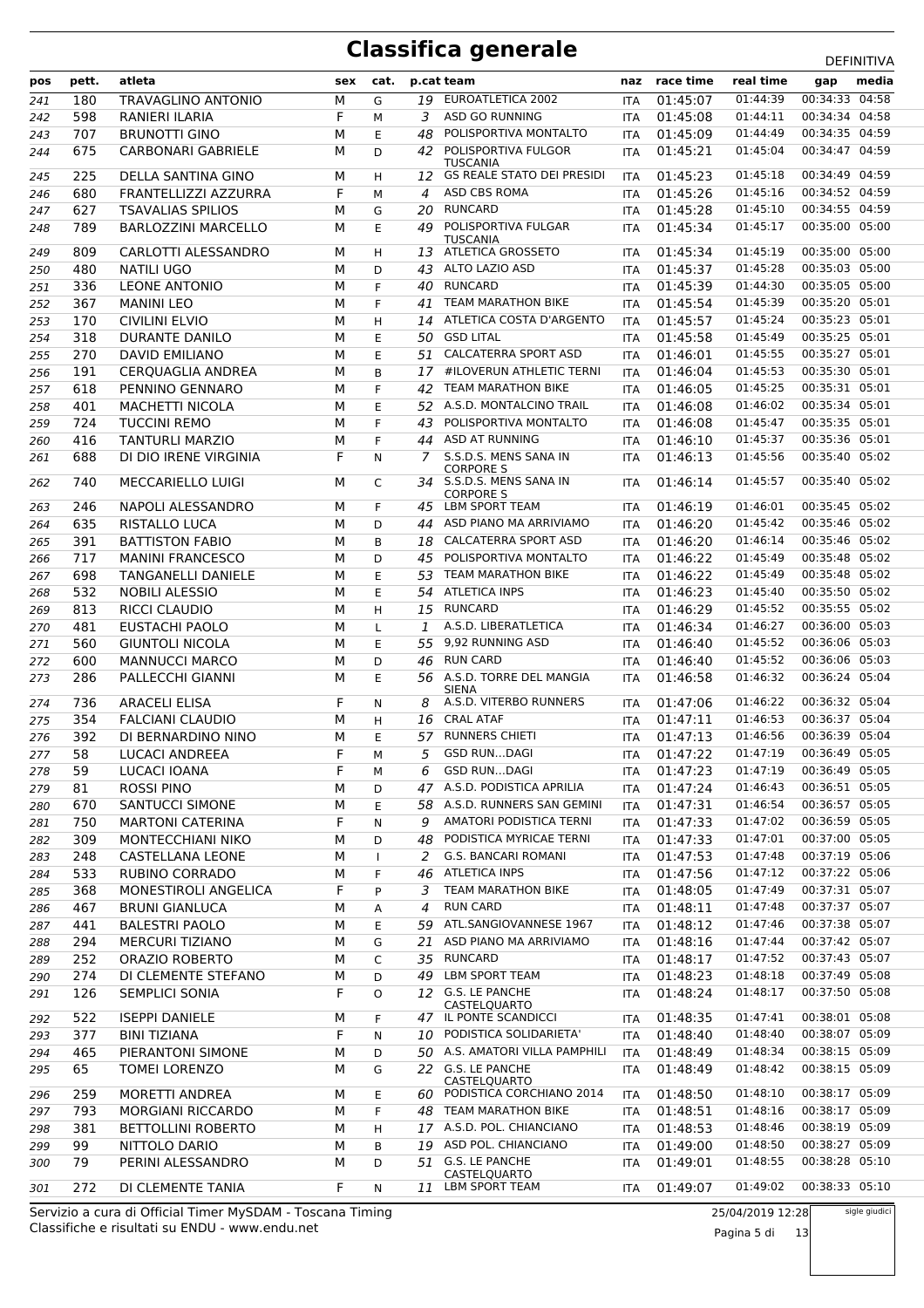| pos | pett.      | atleta                      | sex | cat.         |         | p.cat team                             | naz        | race time | real time                 | gap            | media |
|-----|------------|-----------------------------|-----|--------------|---------|----------------------------------------|------------|-----------|---------------------------|----------------|-------|
|     |            |                             |     |              |         | <b>GS REALE STATO DEI PRESIDI</b>      |            |           | 01:48:38                  | 00:38:34 05:10 |       |
| 302 | 231        | <b>AGNELLI GIUSEPPE</b>     | М   | H            | 18      |                                        | <b>ITA</b> | 01:49:07  | 01:48:23                  | 00:38:35 05:10 |       |
| 303 | 747        | <b>COLETTI ALESSANDRO</b>   | М   | D            |         | 52 TERNANA MARATHON CLUB<br>A.S.D.     | <b>ITA</b> | 01:49:09  |                           |                |       |
| 304 | 95         | TALOZZI MARCO               | М   | G            | 23      | G.S. MAIANO                            | <b>ITA</b> | 01:49:10  | 01:48:14                  | 00:38:37 05:10 |       |
| 305 | 273        | <b>FANETTI PIERLUIGI</b>    | М   | H            |         | 19 O.R.S.T. 2.0                        | <b>ITA</b> | 01:49:13  | 01:48:59                  | 00:38:39 05:10 |       |
| 306 | 686        | <b>SCUNGIO SIMONE</b>       | М   | D            | 53      | ALTO LAZIO ASD                         | ITA        | 01:49:15  | 01:49:00                  | 00:38:41 05:10 |       |
| 307 | 687        | PISTOLA ROBERTO             | М   | D            | 54      | ALTO LAZIO ASD                         | ITA        | 01:49:15  | 01:49:01                  | 00:38:41 05:10 |       |
| 308 | 744        | <b>MARCUCCI MATTEO</b>      | М   | D            | 55      | TERNANA MARATHON CLUB                  | <b>ITA</b> | 01:49:15  | 01:48:26                  | 00:38:41 05:10 |       |
|     |            |                             |     |              |         | A.S.D.<br><b>TEAM MARATHON BIKE</b>    |            | 01:49:26  | 01:49:06                  | 00:38:52 05:11 |       |
| 309 | 665<br>342 | MARRATA ALESSANDRA          | F   | O            | 13<br>5 | <b>GS REALE STATO DEI PRESIDI</b>      | <b>ITA</b> |           | 01:49:06                  | 00:38:53 05:11 |       |
| 310 |            | <b>CECCONI TOMMASO</b>      | М   | A            | 49      | A.S.D. ATL. MARCIATORI                 | <b>ITA</b> | 01:49:27  | 01:49:18                  | 00:38:55 05:11 |       |
| 311 | 184        | <b>NARDI FILIPPO</b>        | м   | F            |         | <b>MUGELLO</b>                         | <b>ITA</b> | 01:49:29  |                           |                |       |
| 312 | 654        | PALUMBO GIOVANNI            | М   | G            | 24      | ASD LIBERI PODISTI                     | <b>ITA</b> | 01:49:31  | 01:48:40                  | 00:38:57 05:11 |       |
| 313 | 236        | PALIANI GIOVANNI            | М   | B            | 20      | RUNCARD                                | <b>ITA</b> | 01:49:32  | 01:48:45                  | 00:38:58 05:11 |       |
|     |            | <b>BATTISTA</b>             |     |              |         |                                        |            |           |                           |                |       |
| 314 | 604        | MAGGIOTTO MAURIZIO          | м   | G            | 25      | <b>TEAM MARATHON BIKE</b>              | <b>ITA</b> | 01:49:34  | 01:49:12                  | 00:39:00 05:11 |       |
| 315 | 501        | PAOLOCCI STEFANO            | М   | E            | 61      | <b>ASD AT RUNNING</b>                  | <b>ITA</b> | 01:49:35  | 01:48:38                  | 00:39:01 05:11 |       |
| 316 | 324        | PAPARELLI STEFANO           | М   | D            | 56      | RUNCARD                                | <b>ITA</b> | 01:49:37  | 01:48:35                  | 00:39:03 05:11 |       |
| 317 | 554        | <b>MONALDI ANGELO</b>       | М   | H            | 20      | MONTI DELLA TOLFA AIRONE               | ITA        | 01:49:38  | 01:49:18                  | 00:39:04 05:11 |       |
| 318 | 235        | SERRAO SEBASTIANO           | М   | F            | 50      | <b>GS REALE STATO DEI PRESIDI</b>      | <b>ITA</b> | 01:49:39  | 01:49:20                  | 00:39:05 05:11 |       |
| 319 | 446        | <b>CORDUA DAVIDE</b>        | М   | D            |         | 57 ASD RUNNERS FOR<br><b>EMERGENCY</b> | <b>ITA</b> | 01:49:39  | 01:49:14                  | 00:39:06 05:11 |       |
| 320 | 643        | <b>VOLIERI ROBERTO</b>      | М   | E            |         | 62 ASD PIANO MA ARRIVIAMO              | ITA        | 01:49:41  | 01:49:04                  | 00:39:07 05:11 |       |
| 321 | 426        | <b>LORENZI ANGELO</b>       | М   | D            | 58      | A.S.D. LUIVAN SETTIGNANO               | <b>ITA</b> | 01:49:43  | 01:49:29                  | 00:39:09 05:12 |       |
| 322 | 778        | <b>BUSTOS GABRIELLA</b>     | F   | $\circ$      | 14      | <b>RINCORRO</b>                        | ARG        | 01:49:46  | 01:49:12                  | 00:39:12 05:12 |       |
| 323 | 370        | <b>CORTI GIOVANNI</b>       | М   | D            | 59      | <b>RUNCARD</b>                         | ITA        | 01:49:51  | 01:49:20                  | 00:39:17 05:12 |       |
| 324 | 629        | CIPOLLONI ANNALISA          | F   | $\Omega$     | 15      | INDIVIDUALE                            | <b>ITA</b> | 01:49:51  | 01:49:42                  | 00:39:17 05:12 |       |
| 325 | 306        | <b>CECERA GIORGIO</b>       | М   | G            | 26      | PODISTICA MYRICAE TERNI                | ITA        | 01:49:52  | 01:49:04                  | 00:39:18 05:12 |       |
| 326 | 303        | <b>BENEDETTI SILVANA</b>    | F   | P            | 4       | ATLETICA CASONE NOCETO                 | ITA        | 01:49:54  | 01:49:34                  | 00:39:20 05:12 |       |
| 327 | 322        | <b>GAROSI FAUSTO</b>        | М   | G            | 27      | PODISTICA VENTURINA TERME              | <b>ITA</b> | 01:49:55  | 01:49:21                  | 00:39:21 05:12 |       |
| 328 | 357        | <b>GOVERNATORI GIOVANNA</b> | F   | $\circ$      | 16      | POLISPORTIVA MONTALTO                  | ITA        | 01:49:56  | 01:49:52                  | 00:39:22 05:12 |       |
| 329 | 150        | <b>MAGNAGO LISA</b>         | F   | N            | 12      | RUNNING CLUB MARATONA DI               | <b>ITA</b> | 01:49:56  | 01:49:53                  | 00:39:22 05:12 |       |
|     |            |                             |     |              |         | <b>ROMA</b>                            |            |           |                           |                |       |
| 330 | 289        | <b>SPACCINI FEDERICO</b>    | М   | G            | 28      | FORUM SPORT CENTER                     | ITA        | 01:49:56  | 01:49:25                  | 00:39:22 05:12 |       |
| 331 | 366        | <b>BOCCHI DAVIDE</b>        | М   | D            | 60      | <b>ASSOCIAZIONE SKEEP</b>              | ITA        | 01:49:58  | 01:49:45                  | 00:39:24 05:12 |       |
| 332 | 547        | <b>BOTONDI MATTEO</b>       | М   | C            | 36      | AMATORI PODISTICA TERNI                | ITA        | 01:49:58  | 01:49:08                  | 00:39:24 05:12 |       |
| 333 | 614        | CHIERUZZI SANDRO            | М   | H            | 21      | ATHLETIC LAB AMELIA                    | ITA        | 01:50:02  | 01:49:04                  | 00:39:29 05:12 |       |
| 334 | 738        | <b>BRACACCIA MATTEO</b>     | М   | D            | 61      | A.S.D. VITERBO RUNNERS                 | ITA        | 01:50:03  | 01:49:50                  | 00:39:29 05:12 |       |
| 335 | 233        | <b>GIORI PAOLO</b>          | М   | H            | 22      | <b>GS REALE STATO DEI PRESIDI</b>      | <b>ITA</b> | 01:50:07  | 01:49:59                  | 00:39:34 05:13 |       |
| 336 | 682        | DE FILIPPIS DALILA          | F   | N            | 13      | ASD CBS ROMA                           | <b>ITA</b> | 01:50:09  | 01:49:59                  | 00:39:35 05:13 |       |
| 337 | 234        | <b>MODA MARICA</b>          | F   | N            |         | 14 GS REALE STATO DEI PRESIDI          | <b>ITA</b> | 01:50:10  | 01:50:09                  | 00:39:37 05:13 |       |
| 338 | 80         | ZANOVELLO FABIO             | M   | F            |         | 51 BOOMERANG RUNNERS ASD               | <b>ITA</b> | 01:50:11  | 01:50:01  00:39:38  05:13 |                |       |
| 339 | 526        | TOTI MANUELA                | F   | N            |         | 15 ASD GO RUNNING                      | ITA        | 01:50:18  | 01:49:24                  | 00:39:44 05:13 |       |
| 340 | 497        | COLOMBO BARBARA             | F   | 0            | 17      | ASD 4° STORMO                          | ITA        | 01:50:22  | 01:49:49                  | 00:39:48 05:13 |       |
| 341 | 345        | ROSSETTI ANDREA             | М   | Е            | 63      | ATLETICA FOLLONICA                     | ITA        | 01:50:23  | 01:49:37                  | 00:39:49 05:13 |       |
| 342 | 408        | KRASKA LUKASZ PIOTR         | М   | C            |         | 37 RUNCARD                             | POL        | 01:50:23  | 01:49:48                  | 00:39:49 05:13 |       |
| 343 | 63         | <b>IACOVACCI ELIO</b>       | М   | Ε            | 64      | UISP COMITATO TERR.LE ROMA ITA         |            | 01:50:24  | 01:49:48                  | 00:39:50 05:13 |       |
| 344 | 413        | <b>BERTI ANDREA</b>         | М   | Ε            | 65      | <b>MADONNINA MODENA</b>                | ITA        | 01:50:28  | 01:50:07                  | 00:39:54 05:14 |       |
| 345 | 299        | ROCCHI PATRIZIA             | F   | O            | 18      | ASD PIANO MA ARRIVIAMO                 | ITA        | 01:50:31  | 01:50:04                  | 00:39:57 05:14 |       |
| 346 | 470        | RAVAGLI GABRIELE            | М   | Е            | 66      | ASD LE ANCELLE                         | ITA        | 01:50:42  | 01:49:39                  | 00:40:08 05:14 |       |
| 347 | 814        | <b>CHECCACCI RICCARDO</b>   | М   | н            | 23      | TEAM MARATHON BIKE                     | ITA        | 01:50:50  | 01:50:41                  | 00:40:16 05:15 |       |
| 348 | 443        | <b>MEINI SERENA</b>         | F   | O            | 19      | <b>G.P.PIOMBINO AVIS</b>               | <b>ITA</b> | 01:50:53  | 01:50:33                  | 00:40:19 05:15 |       |
| 349 | 534        | <b>GONNELLI CATIA</b>       | F   | N            | 16      | TEAM MARATHON BIKE                     | ITA        | 01:50:56  | 01:50:39                  | 00:40:23 05:15 |       |
| 350 | 156        | <b>BOLDORINI DANIELE</b>    | М   | D            | 62      | PODISTICA SOLIDARIETA'                 | ITA        | 01:51:06  | 01:50:47                  | 00:40:32 05:15 |       |
| 351 | 425        | <b>GIULIANI PAOLO</b>       | м   | F            |         | 52 CALCATERRA SPORT ASD                | ITA        | 01:51:15  | 01:50:31                  | 00:40:41 05:16 |       |
| 352 | 261        | MORETTI MARIO               | М   | E            | 67      | PODISTICA CORCHIANO 2014               | ITA        | 01:51:19  | 01:51:00                  | 00:40:45 05:16 |       |
| 353 | 672        | PRATESI SIMONE              | М   | Ε            | 68      | RUN CARD                               | ITA        | 01:51:21  | 01:51:02                  | 00:40:47 05:16 |       |
| 354 | 622        | <b>BROCCIA FRANCO</b>       | М   | $\mathbf{I}$ | 3       | UNIONE SPORTIVA NAVE ASD               | ITA        | 01:51:24  | 01:51:15                  | 00:40:50 05:16 |       |
| 355 | 131        | <b>TERZOLI ENRICO</b>       | М   | Ε            | 69      | ASD LIBERI PODISTI                     | <b>ITA</b> | 01:51:28  | 01:51:03                  | 00:40:55 05:17 |       |
| 356 | 705        | <b>BERSAGLIA ANTONIO</b>    | М   | Ε            | 70      | POLISPORTIVA MONTALTO                  | ITA        | 01:51:29  | 01:50:52                  | 00:40:55 05:17 |       |
| 357 | 719        | <b>MARTINI MICHELA</b>      | F   | O            | 20      | POLISPORTIVA MONTALTO                  | ITA        | 01:51:29  | 01:50:50                  | 00:40:55 05:17 |       |
| 358 | 495        | <b>BICOCCHI SILVIA</b>      | F   | O            | 21      | TRACK AND FIELD GROSSETO               | ITA        | 01:51:33  | 01:51:02                  | 00:40:59 05:17 |       |
| 359 | 492        | <b>BERTARELLI ENRICO</b>    | М   | н            | 24      | TRACK AND FIELD GROSSETO               | ITA        | 01:51:33  | 01:51:02                  | 00:40:59 05:17 |       |
| 360 | 373        | FRASCA' PAOLO               | М   | F            |         | 53 RUNNERS FOR EMERGENCY               | ITA        | 01:51:35  | 01:50:42                  | 00:41:01 05:17 |       |
| 361 | 459        | CHIARENTINI FEDERICA        | F   | М            | 7       | G.P.A. LUGHESINA                       | ITA        | 01:51:36  | 01:50:58                  | 00:41:02 05:17 |       |
| 362 | 323        | <b>FABI SIMONE</b>          | М   | Е            | 71      | TERNANA MARATHON CLUB<br>A.S.D.        | ITA        | 01:51:40  | 01:50:50                  | 00:41:06 05:17 |       |

Classifiche e risultati su ENDU - www.endu.net Servizio a cura di Official Timer MySDAM - Toscana Timing 25/04/2019 12:28

Pagina 6 di 13

sigle giudici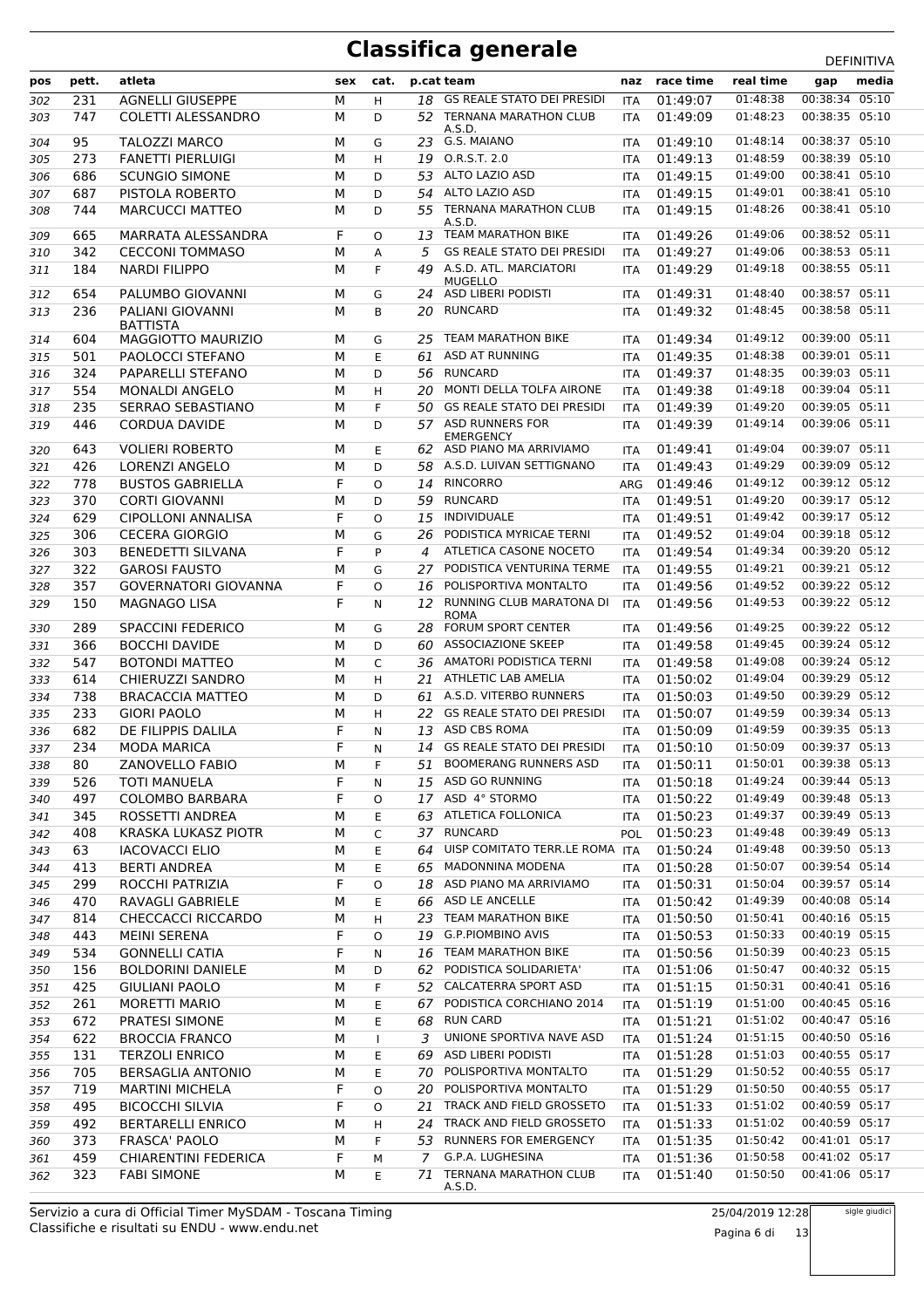| pos | pett. | atleta                                   | sex | cat.         |     | p.cat team                                   | naz        | race time | real time | gap            | media |
|-----|-------|------------------------------------------|-----|--------------|-----|----------------------------------------------|------------|-----------|-----------|----------------|-------|
| 363 | 785   | <b>LEONARDI FEDERICO</b>                 | М   | B            | 21  | <b>TERNANA MARATHON CLUB</b>                 | <b>ITA</b> | 01:51:42  | 01:51:12  | 00:41:08 05:17 |       |
| 364 | 557   | PAPARATTI FRANCESCO                      | М   | D            | 63  | PUROSANGUE ATHLETICS CLUB                    | <b>ITA</b> | 01:51:42  | 01:51:00  | 00:41:08 05:17 |       |
| 365 | 748   | RUBINI ALESSANDRO                        | М   | F            | 54  | <b>TERNANA MARATHON CLUB</b>                 | <b>ITA</b> | 01:51:43  | 01:50:56  | 00:41:09 05:17 |       |
|     | 591   | NATALINI ALESSANDRO                      | м   | F            | 55  | A.S.D.<br><b>BOLSENA FORUM SPORT</b>         |            | 01:51:44  | 01:51:24  | 00:41:10 05:17 |       |
| 366 | 346   | <b>BRACCINI ALFREDO</b>                  | М   | G            | 29  | <b>RUNCARD</b>                               | <b>ITA</b> | 01:51:45  | 01:51:24  | 00:41:11 05:17 |       |
| 367 | 749   | <b>ASCIUTTI ANGELA</b>                   | F   | O            | 22  | <b>TERNANA MARATHON CLUB</b>                 | <b>ITA</b> | 01:51:47  | 01:50:59  | 00:41:13 05:17 |       |
| 368 |       |                                          |     |              |     | A.S.D.                                       | ITA        |           |           |                |       |
| 369 | 325   | <b>RASO LUCA</b>                         | М   | D            | 64  | SISPORT SSD                                  | <b>ITA</b> | 01:51:49  | 01:50:53  | 00:41:16 05:18 |       |
| 370 | 76    | DI BIAGIO DANIELA                        | F   | O            | 23  | A.S. AMATORI VILLA PAMPHILI                  | <b>ITA</b> | 01:51:49  | 01:50:54  | 00:41:16 05:18 |       |
| 371 | 90    | <b>STASI MASSIMO</b>                     | М   | F            | 56  | S.S. LAZIO ATLETICA LEGGERA                  | <b>ITA</b> | 01:51:52  | 01:51:06  | 00:41:18 05:18 |       |
| 372 | 473   | <b>ANTONINI RENZO</b>                    | М   | L            | 2   | SPIRITI LIBERI ASD                           | <b>ITA</b> | 01:51:54  | 01:51:52  | 00:41:20 05:18 |       |
| 373 | 583   | PANIMOLLE PATRIZIO                       | М   | $\mathbf{I}$ | 4   | A.S.D. CAT SPORT ROMA                        | ITA        | 01:52:00  | 01:51:01  | 00:41:26 05:18 |       |
| 374 | 695   | FORMISANO GIOVANNI                       | М   | H            | 25  | <b>DLF GROSSETO</b>                          | <b>ITA</b> | 01:52:02  | 01:51:21  | 00:41:28 05:18 |       |
| 375 | 469   | ROSSI DEL MONTE SIMONE                   | М   | D            | 65  | <b>RUNCARD</b>                               | <b>ITA</b> | 01:52:06  | 01:51:48  | 00:41:32 05:18 |       |
| 376 | 537   | <b>OTTAVI DANIELE</b>                    | М   | E            | 72  | <b>CALCATERRA SPORT ASD</b>                  | <b>ITA</b> | 01:52:12  | 01:52:04  | 00:41:38 05:19 |       |
| 377 | 371   | <b>D'AFFLISIO LUCA</b>                   | М   | B            | 22  | ATLETICA MONTE MARIO                         | <b>ITA</b> | 01:52:32  | 01:52:15  | 00:41:58 05:20 |       |
| 378 | 803   | <b>STIETTINI MASSIMO</b>                 | М   | D            | 66  | <b>RUNCARD</b>                               | <b>ITA</b> | 01:52:39  | 01:52:13  | 00:42:05 05:20 |       |
| 379 | 340   | <b>MATTIOLI ANDREA</b>                   | М   | E            | 73  | <b>RUNCARD</b>                               | ITA        | 01:52:40  | 01:52:18  | 00:42:06 05:20 |       |
| 380 | 67    | <b>NATALI SIMONE</b>                     | М   | C            | 38  | <b>CLUB SPORTIVO FIRENZE 1870</b><br>P.D     | <b>ITA</b> | 01:52:47  | 01:52:28  | 00:42:13 05:20 |       |
| 381 | 787   | GIOVAGNOLI LUCA                          | М   | F            |     | 57 POLISPORTIVA FULGAR<br>TUSCANIA           | <b>ITA</b> | 01:52:50  | 01:52:35  | 00:42:16 05:20 |       |
| 382 | 562   | <b>FUSCO CATERINA</b>                    | F   | N            | 17  | GIOVANNI SCAVO 2000 ATL.                     | <b>ITA</b> | 01:52:53  | 01:52:41  | 00:42:19 05:21 |       |
| 383 | 563   | <b>SCARPARO FRANCESCO</b>                | М   | G            | 30  | <b>RUNCARD</b>                               | <b>ITA</b> | 01:52:53  | 01:52:41  | 00:42:19 05:21 |       |
| 384 | 541   | <b>GRASSELLI MARCO</b>                   | М   | E            | 74  | <b>GS REALE STATO DEI PRESIDI</b>            | <b>ITA</b> | 01:53:06  | 01:52:54  | 00:42:32 05:21 |       |
| 385 | 549   | <b>RASPI FLORINDA</b>                    | F   | O            | 24  | AMATORI PODISTICA TERNI                      | <b>ITA</b> | 01:53:07  | 01:52:24  | 00:42:33 05:21 |       |
| 386 | 584   | ALBERTI LUDOVIC                          | М   | D            |     | 67 A.S.D. CAT SPORT ROMA                     | <b>ITA</b> | 01:53:10  | 01:52:45  | 00:42:36 05:21 |       |
| 387 | 466   | <b>RISCIFULI SANDRO</b>                  | М   | F            | 58  | <b>LBM SPORT TEAM</b>                        | <b>ITA</b> | 01:53:10  | 01:52:33  | 00:42:36 05:21 |       |
|     |       | <b>ANTONIO</b>                           |     |              |     |                                              |            |           |           |                |       |
| 388 | 428   | STOPPINI GIAMPAOLO                       | М   | F.           | 59  | PODISTICA SOLIDARIETA'                       | <b>ITA</b> | 01:53:13  | 01:52:51  | 00:42:39 05:21 |       |
| 389 | 179   | TAMAGNINI MICHELE                        | м   | F            | 60. | A.S.D. AMATORI ATLETICA<br><b>POMEZIA</b>    | <b>ITA</b> | 01:53:17  | 01:52:57  | 00:42:43 05:22 |       |
| 390 | 101   | MACIOCE PAOLO                            | М   | G            |     | 31 A.S.D. AMATORI ATLETICA<br><b>POMEZIA</b> | <b>ITA</b> | 01:53:18  | 01:52:58  | 00:42:44 05:22 |       |
| 391 | 731   | LONGOBARDI MASSIMO                       | М   | G            |     | 32 RUNCARD                                   | <b>ITA</b> | 01:53:18  | 01:52:46  | 00:42:44 05:22 |       |
| 392 | 112   | <b>FRASCARELLI LUCA</b>                  | М   | G            | 33  | <b>CALCATERRA SPORT ASD</b>                  | <b>ITA</b> | 01:53:21  | 01:53:10  | 00:42:47 05:22 |       |
| 393 | 671   | <b>BABICH PROFETI MARCO</b>              | М   | E            | 75  | <b>RUN CARD</b>                              | <b>ITA</b> | 01:53:29  | 01:53:09  | 00:42:55 05:22 |       |
| 394 | 210   | <b>CARICILLI GIANCARLO</b>               | М   | G            | 34  | <b>RUNCARD</b>                               | ITA        | 01:53:30  | 01:53:25  | 00:42:56 05:22 |       |
| 395 | 794   | <b>SGRIGNA GIORGIO</b>                   | М   | G            | 35  | INDIVIDUALE                                  | <b>ITA</b> | 01:53:42  | 01:53:22  | 00:43:08 05:23 |       |
| 396 | 89    | SANTOLINI ROBERTO                        | М   | F            | 61  | <b>G.S. BANCARI ROMANI</b>                   | <b>ITA</b> | 01:53:42  | 01:53:15  | 00:43:09 05:23 |       |
| 397 | 171   | <b>SCLANO SILVIA</b>                     | F   | N            | 18  | ATLETICA COSTA D'ARGENTO                     | <b>ITA</b> | 01:53:43  | 01:53:17  | 00:43:09 05:23 |       |
| 398 | 229   | <b>MATALONI ANTONELLA</b>                | F   | O            | 25  | <b>GS REALE STATO DEI PRESIDI</b>            | <b>ITA</b> | 01:53:43  | 01:53:30  | 00:43:09 05:23 |       |
| 399 | 162   | <b>GALLITTO MASSIMO</b>                  | М   | F            | 62  | PODISTICA SOLIDARIETA'                       | ITA        | 01:53:48  | 01:53:32  | 00:43:14 05:23 |       |
| 400 | 490   | <b>QUONDAM GIOVENALE</b><br>PATRIZIA     | F   | O            | 26  | <b>FORUM SPORT CENTER</b>                    | <b>ITA</b> | 01:53:48  | 01:53:16  | 00:43:15 05:23 |       |
| 401 | 449   | CAMERA DANIELA                           | F.  | O            | 27  | <b>ATLETICA ORTE</b>                         | ITA        | 01:53:48  | 01:53:31  | 00:43:15 05:23 |       |
| 402 | 316   | DI PIETRO FRANCESCO                      | М   | G            | 36  | PODISTICA SOLIDARIETA'                       | ITA        | 01:53:56  | 01:53:22  | 00:43:22 05:23 |       |
| 403 | 100   | <b>CARBONARO GIORGIO</b>                 | М   | $\mathbf{I}$ | 5   | GIOVANNI SCAVO 2000 ATL.                     | <b>ITA</b> | 01:53:57  | 01:53:49  | 00:43:23 05:24 |       |
| 404 | 494   | <b>BALDINI SUSANNA</b>                   | F   | P            | 5   | <b>TEAM MARATHON BIKE</b>                    | ITA        | 01:53:58  | 01:53:50  | 00:43:24 05:24 |       |
| 405 | 97    | <b>GALLORINI SERENA</b>                  | F   | Ν            | 19  | G.S. LE TORRI                                | ITA        | 01:54:01  | 01:53:52  | 00:43:27 05:24 |       |
| 406 | 511   | <b>BIANCHI FRANCESCO</b>                 | М   | Ε            | 76  | TEAM MARATHON BIKE                           | ITA        | 01:54:08  | 01:53:16  | 00:43:34 05:24 |       |
| 407 | 262   | <b>MARINI MARZIO</b>                     | М   | Ε            | 77  | PODISTICA CORCHIANO 2014                     | ITA        | 01:54:08  | 01:53:27  | 00:43:34 05:24 |       |
| 408 | 305   | <b>BIRIBANTI MORENO</b>                  | М   | $\mathbf{I}$ | 6   | PODISTICA MYRICAE TERNI                      | ITA        | 01:54:12  | 01:53:24  | 00:43:38 05:24 |       |
| 409 | 310   | SABATINI CRISTINA                        | F   | O            | 28  | PODISTICA MYRICAE TERNI                      | ITA        | 01:54:13  | 01:53:25  | 00:43:39 05:24 |       |
| 410 | 159   | D'ASCOLI FEDERICO                        | М   | D            | 68  | G.S. AMATORI POD.AREZZO                      | ITA        | 01:54:16  | 01:53:40  | 00:43:42 05:24 |       |
| 411 | 187   | <b>BALLI PAOLO</b>                       | М   | G            |     | 37 A.S. AMATORI VILLA PAMPHILI               | ITA        | 01:54:41  | 01:54:11  | 00:44:07 05:26 |       |
| 412 | 157   | SINAPI MELISSA                           | F   | N            | 20  | <b>RUNCARD</b>                               | ITA        | 01:54:47  | 01:54:18  | 00:44:13 05:26 |       |
| 413 | 122   | PELLEGRINI CLAUDIO                       | М   | $\mathbf{I}$ | 7   | ASD ATLETICA VITA ROMA                       | ITA        | 01:54:49  | 01:53:57  | 00:44:15 05:26 |       |
| 414 | 321   | PALMIERI ALESSANDRO                      | М   | E            | 78  | ASCD ISOLA SACRA                             | <b>ITA</b> | 01:54:59  | 01:54:23  | 00:44:25 05:26 |       |
| 415 | 621   | <b>BONADIO ANGELO</b><br><b>GIOVANNI</b> | М   | F.           | 63  | RUNCARD                                      | ITA        | 01:55:02  | 01:54:45  | 00:44:28 05:27 |       |
| 416 | 258   | <b>FUSCO LIBERATO</b>                    | м   | F            | 64  | PODISTICA SOLIDARIETA'                       | <b>ITA</b> | 01:55:03  | 01:54:29  | 00:44:29 05:27 |       |
| 417 | 657   | TAGLIACOZZO SERGIO                       | М   | F            |     | 65 G.S. BANCARI ROMANI                       | ITA        | 01:55:03  | 01:54:35  | 00:44:29 05:27 |       |
| 418 | 616   | SAPIA VALERIO                            | М   | E            |     | 79 ATLETICA VILLA YORK                       | ITA        | 01:55:10  | 01:54:11  | 00:44:37 05:27 |       |
| 419 | 685   | LARCINESE ROSSELLA                       | F   | N            | 21  | LYCEUM ROMA XIII A.P.D.                      | ITA        | 01:55:12  | 01:55:00  | 00:44:38 05:27 |       |
| 420 | 691   | <b>RENIERI MASSIMO</b>                   | М   | Е            | 80  | ASD 4° STORMO                                | ITA        | 01:55:30  | 01:54:57  | 00:44:56 05:28 |       |
| 421 | 400   | <b>MARTINO FRANCESCO</b>                 | М   | G            | 38  | ATLETICA MONTE MARIO                         | ITA        | 01:55:33  | 01:55:17  | 00:44:59 05:28 |       |
| 422 | 786   | <b>CONTI LORENZO</b>                     | М   | E            |     | 81 GS CAPPUCCINI SIENA                       | ITA        | 01:55:33  | 01:55:26  | 00:45:00 05:28 |       |

Classifiche e risultati su ENDU - www.endu.net Servizio a cura di Official Timer MySDAM - Toscana Timing 25/04/2019 12:28

Pagina 7 di 13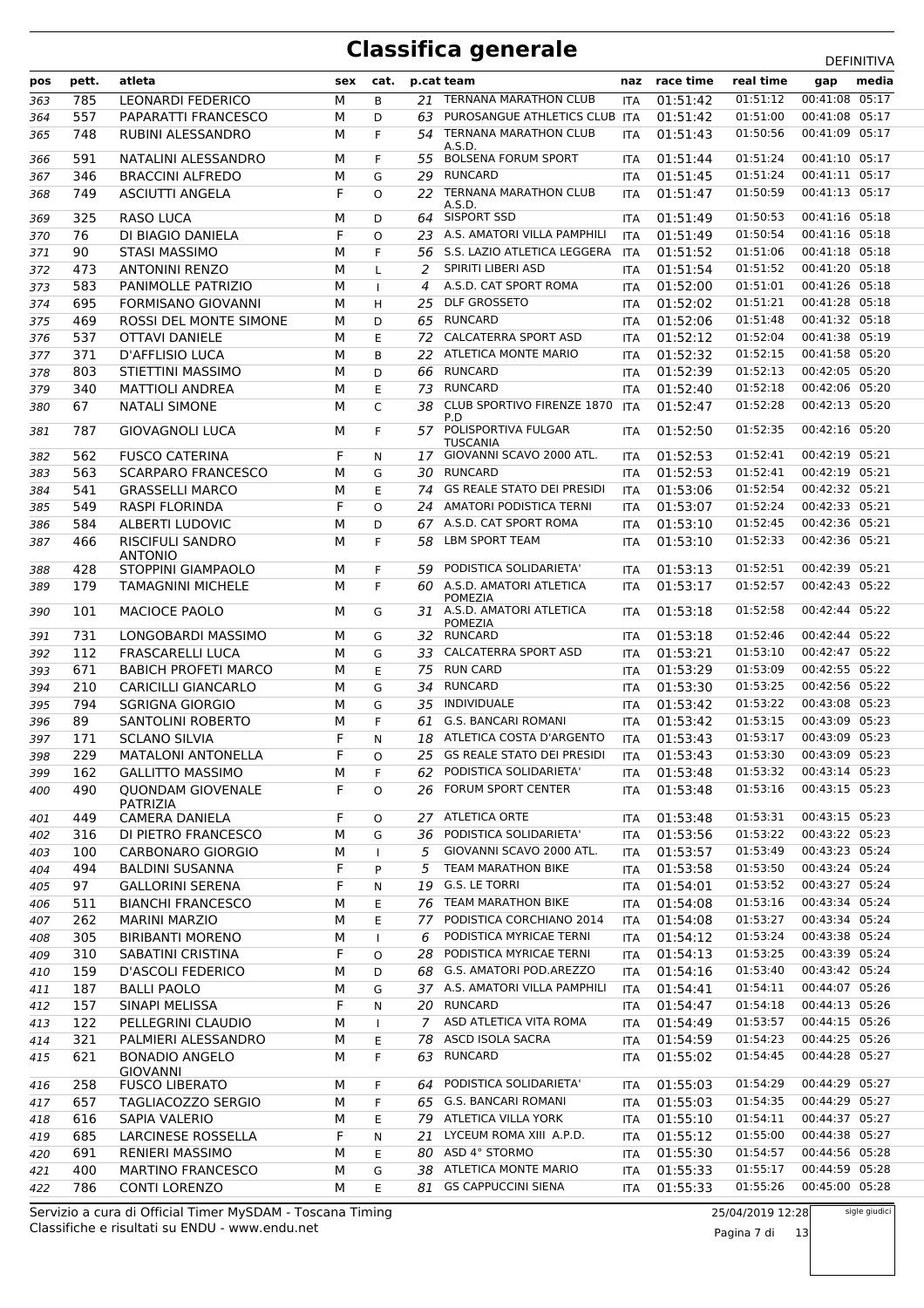| pos | pett. | atleta                       | sex | cat.         |    | p.cat team                           | naz        | race time | real time | gap                              | media |
|-----|-------|------------------------------|-----|--------------|----|--------------------------------------|------------|-----------|-----------|----------------------------------|-------|
| 423 | 363   | <b>VENAFRA PAOLO</b>         | M   | F.           | 66 | <b>TEAM MARATHON BIKE</b>            | <b>ITA</b> | 01:55:42  | 01:55:06  | 00:45:08 05:29                   |       |
| 424 | 415   | <b>MOSCATELLI PIER LUIGI</b> | M   | G            |    | 39 A.S. AMATORI VILLA PAMPHILI       | <b>ITA</b> | 01:55:49  | 01:55:10  | 00:45:15 05:29                   |       |
| 425 | 423   | <b>INGHELMANN ALESSANDRO</b> | М   | E.           | 82 | PODISTICA SOLIDARIETA'               | <b>ITA</b> | 01:55:49  | 01:55:14  | 00:45:16 05:29                   |       |
| 426 | 521   | <b>SALDER SEVERINO</b>       | М   | G            | 40 | INDIVIDUALE                          | <b>ITA</b> | 01:55:50  | 01:55:50  | 00:45:17 05:29                   |       |
| 427 | 205   | <b>ZEI MARCO</b>             | M   | B            | 23 | A.S.D. SUBBIANO MARATHON             | <b>ITA</b> | 01:55:51  | 01:55:24  | 00:45:17 05:29                   |       |
| 428 | 208   | <b>SABATINI GABRIELE</b>     | M   | $\mathsf{C}$ | 39 | A.S.D. SUBBIANO MARATHON             | <b>ITA</b> | 01:55:51  | 01:55:25  | 00:45:18 05:29                   |       |
| 429 | 207   | <b>CARRESI EMILIANO</b>      | М   | E            | 83 | A.S.D. SUBBIANO MARATHON             | <b>ITA</b> | 01:55:52  | 01:55:26  | 00:45:18 05:29                   |       |
| 430 | 279   | <b>ESPOSITO GIANLUCA</b>     | М   | E            | 84 | <b>RUNCARD</b>                       | <b>ITA</b> | 01:55:57  | 01:55:27  | 00:45:23 05:29                   |       |
| 431 | 653   | <b>CIANTI MASSIMILIANO</b>   | М   | G            | 41 | ASD LIBERI PODISTI                   | <b>ITA</b> | 01:56:00  | 01:55:35  | 00:45:26 05:29                   |       |
| 432 | 728   | <b>CESARINI LUCIANO</b>      | М   | $\mathbf{I}$ | 8  | <b>ASD ETRUSCHI RUNNERS</b>          | ITA        | 01:56:03  | 01:55:28  | 00:45:29 05:30                   |       |
| 433 | 662   | <b>GORINI ROBERTO</b>        | M   | E            | 85 | ASD IL GREGGE RIBELLE                | <b>ITA</b> | 01:56:15  | 01:56:00  | 00:45:42 05:30                   |       |
| 434 | 548   | <b>MELONI SANDRO</b>         | м   | F            | 67 | AMATORI PODISTICA TERNI              | <b>ITA</b> | 01:56:17  | 01:55:32  | 00:45:43 05:30                   |       |
| 435 | 530   | SBORCHIA ALESSANDRO          | M   | C            | 40 | <b>SVICAT</b>                        | ITA        | 01:56:17  | 01:56:03  | 00:45:43 05:30                   |       |
| 436 | 487   | <b>NISSUM MIKKEL</b>         | М   | F            | 68 | ASD CAPPUCCINI SIENA                 | <b>ITA</b> | 01:56:20  | 01:55:36  | 00:45:46 05:30                   |       |
| 437 | 181   | <b>ALVAZZI DELFRATE</b>      | М   | E.           | 86 | <b>RUNCARD</b>                       | <b>ITA</b> | 01:56:21  | 01:55:52  | 00:45:47 05:30                   |       |
|     |       | <b>ANDREA</b>                |     |              |    |                                      |            |           |           |                                  |       |
| 438 | 679   | <b>AVARELLO FEDERICA</b>     | F   | м            | 8  | ASD CBS ROMA                         | <b>ITA</b> | 01:56:32  | 01:56:20  | 00:45:58 05:31                   |       |
| 439 | 412   | <b>FRANCIA LEONARDO</b>      | М   | C            | 41 | <b>RUNCARD</b>                       | ITA        | 01:56:39  | 01:56:10  | 00:46:05 05:31                   |       |
| 440 | 588   | <b>TALANI PIERPAOLO</b>      | M   | E            |    | 87 A.S.D. CAT SPORT ROMA             | <b>ITA</b> | 01:56:43  | 01:55:58  | 00:46:09 05:31                   |       |
| 441 | 535   | DELLA MONACA PAOLO           | M   | F            | 69 | ATLETICA COSTA D'ARGENTO             | <b>ITA</b> | 01:57:13  | 01:56:57  | 00:46:39 05:33                   |       |
| 442 | 783   | <b>CIANFANA ANGELO</b>       | M   | D            | 69 | <b>TEAM MARATHON BIKE</b>            | ITA        | 01:57:30  | 01:56:52  | 00:46:57 05:34                   |       |
| 443 | 558   | NOVOLISSI RICCARDO           | М   | F            | 70 | <b>RUNCARD</b>                       | <b>ITA</b> | 01:57:31  | 01:56:36  | 00:46:57 05:34                   |       |
| 444 | 268   | <b>SERI MASSIMO</b>          | М   | H            | 26 | <b>RUNCARD</b>                       | <b>ITA</b> | 01:57:32  | 01:56:49  | 00:46:58 05:34                   |       |
| 445 | 565   | DAVANZO ALVISE               | М   | E            | 88 | RUNCARD                              | <b>ITA</b> | 01:57:32  | 01:56:30  | 00:46:58 05:34                   |       |
| 446 | 784   | <b>BARRASSO ANTONIO</b>      | М   | G            | 42 | <b>GS REALE STATO DEI PRESIDI</b>    | <b>ITA</b> | 01:57:32  | 01:56:53  | 00:46:58 05:34                   |       |
| 447 | 251   | CATTANEO MONICA              | F   | $\Omega$     | 29 | A.S. ROMA ROAD RUNNER<br><b>CLUB</b> | <b>ITA</b> | 01:57:34  | 01:57:14  | 00:47:01 05:34                   |       |
| 448 | 697   | SORIANI MASSIMILIANO         | М   | E.           | 89 | TEAM MARATHON BIKE                   | <b>ITA</b> | 01:57:39  | 01:57:28  | 00:47:05 05:34                   |       |
| 449 | 329   | <b>CALUBANI GIULIA</b>       | F   | N            |    | 22 IL PONTE SCANDICCI                | <b>ITA</b> | 01:57:43  | 01:57:11  | 00:47:09 05:34                   |       |
| 450 | 139   | <b>CARLETTI AUGUSTO</b>      | М   | н            | 27 | ASD PIANO MA ARRIVIAMO               | ITA        | 01:57:51  | 01:57:08  | 00:47:17 05:35                   |       |
| 451 | 105   | <b>MARCHETTI JARI</b>        | M   | D            | 70 | PENTASPORT VALDELSA                  | <b>ITA</b> | 01:57:57  | 01:57:27  | 00:47:23 05:35                   |       |
| 452 | 118   | <b>BENELLA ROBERTO</b>       | M   | E            | 90 | RUNNERS CANINO ASD                   | <b>ITA</b> | 01:58:09  | 01:58:02  | 00:47:36 05:36                   |       |
| 453 | 275   | RINALDI GERARDO              | М   | H            | 28 | <b>CALCATERRA SPORT ASD</b>          | ITA        | 01:58:14  | 01:58:12  | 00:47:40 05:36                   |       |
| 454 | 311   | TIBURZI ELEONORA             | F   | N            | 23 | PODISTICA MYRICAE TERNI              | <b>ITA</b> | 01:58:16  | 01:57:26  | 00:47:42 05:36                   |       |
| 455 | 276   | <b>SANTINI FABRIZIO</b>      | М   | F            | 71 | #ILOVERUN ATHLETIC TERNI             | <b>ITA</b> | 01:58:17  | 01:57:27  | 00:47:43 05:36                   |       |
| 456 | 505   | <b>FERRETTI FRANCA</b>       | F   | P            | 6  | PISA ROAD RUNNERS                    | ITA        | 01:58:20  | 01:58:06  | 00:47:46 05:36                   |       |
| 457 | 304   | PELLICCIONI ANDREA           | M   | D            | 71 | PODISTICA SOLIDARIETA'               | <b>ITA</b> | 01:58:26  | 01:58:00  | 00:47:52 05:36                   |       |
| 458 | 320   | <b>VARCHETTA LUCIO</b>       | M   | D            | 72 | ASCD ISOLA SACRA                     | <b>ITA</b> | 01:58:29  | 01:57:53  | 00:47:55 05:36                   |       |
| 459 | 641   | <b>VELLETRANI SILVIA</b>     | F   | N            | 24 | ASD PIANO MA ARRIVIAMO               | ITA        | 01:58:33  | 01:57:39  | 00:48:00 05:37                   |       |
| 460 | 134   | DI VETTA FABIO               | М   | G            |    | 43 CALCATERRA SPORT ASD              | <b>ITA</b> | 01:58:34  | 01:58:25  | 00:48:00 05:37                   |       |
| 461 | 433   | <b>MUSTO SALVATORE</b>       | М   | F            | 72 | RUNCARD                              | ITA        | 01:58:34  | 01:57:52  | 00:48:00 05:37                   |       |
| 462 | 1     | CALCATERRA GIORGIO           | М   | Ε            | 91 | <b>CALCATERRA SPORT ASD</b>          | ITA        | 01:58:34  | 01:58:33  | 00:48:00 05:37                   |       |
| 463 | 488   | MADAU IVAN                   | М   | C            |    | 42 FORUM SPORT CENTER                | ITA        | 01:58:35  | 01:58:02  | 00:48:01 05:37                   |       |
| 464 | 125   | <b>BECCARINI ROBERTO</b>     | М   | H            | 29 | <b>RUNCARD</b>                       | ITA.       | 01:58:51  | 01:58:25  | 00:48:17 05:37                   |       |
| 465 | 800   | PERAZZOLO ENRICO             | М   | F            |    | 73 ATLETICA VOLTERRA                 | ITA.       | 01:58:54  | 01:58:15  | 00:48:20 05:38                   |       |
| 466 | 599   | <b>GAROFALO ANTONIO</b>      | М   | E            | 92 | LIBERTAS 88 ACERRA                   | ITA        | 01:59:00  | 01:58:04  | 00:48:26 05:38                   |       |
| 467 | 362   | PANCRAZI MARCELLO            | М   | H            |    | 30 TEAM MARATHON BIKE                | ITA        | 01:59:02  | 01:58:44  | 00:48:28 05:38                   |       |
| 468 | 713   | <b>GRISOSTOMI ALESSANDRO</b> | М   | F            | 74 | POLISPORTIVA MONTALTO                | ITA        | 01:59:04  | 01:58:48  | 00:48:30 05:38                   |       |
| 469 | 458   | RICCI SAMUELE                | М   | D            |    | 73 ATLETICA SANGIOVANNESE            | ITA        | 01:59:06  | 01:58:39  | 00:48:32 05:38                   |       |
| 470 | 639   | <b>LEVI GABRIELE</b>         | М   | E            |    | 1967<br>93 ASD PIANO MA ARRIVIAMO    | <b>ITA</b> | 01:59:06  | 01:58:52  | 00:48:32 05:38                   |       |
| 471 | 424   | <b>LOMBARDO EMANUELE</b>     | М   | E            |    | 94 FULMINI E SAETTE                  | ITA        | 01:59:08  | 01:58:27  | 00:48:34 05:38                   |       |
| 472 | 409   | <b>FIASCHI ILARIA</b>        | F   | 0            |    | 30 PODISTICA VAL DI PESA ASD         | ITA        | 01:59:09  | 01:58:44  | 00:48:35 05:38                   |       |
| 473 | 222   | CANTORE ALESSANDRO           | М   | F            |    | 75 GS REALE STATO DEI PRESIDI        | ITA        | 01:59:11  | 01:58:56  | 00:48:38 05:38                   |       |
| 474 | 138   | PIETRELLA FRANCESCO          | М   | F.           |    | 76 ASD PIANO MA ARRIVIAMO            | ITA        | 01:59:12  | 01:58:34  | 00:48:38 05:39                   |       |
| 475 | 555   | <b>TORRI SERGIO</b>          | М   | G            | 44 | MONTI DELLA TOLFA AIRONE             | ITA        | 01:59:14  | 01:58:30  | 00:48:40 05:39                   |       |
| 476 | 768   | RICOBENE MASSIMO             | M   | F            | 77 | AMATORI VILLA PAMPHILI               | <b>ITA</b> | 01:59:16  | 01:58:19  | 00:48:42 05:39                   |       |
| 477 | 175   | LESHCHUK MARIYA              | F   | N            |    | 25 A.S.D VILLA DE SANCTIS            | UKR        | 01:59:17  | 01:58:50  | 00:48:43 05:39                   |       |
| 478 | 577   | BEVILACQUA GIOVANNI          | М   | F            |    | 78 A.S.D. CAT SPORT ROMA             | ITA        | 01:59:18  | 01:58:54  | 00:48:44 05:39                   |       |
| 479 | 576   | DE CHICCHIS BARBARA          | F   | O            |    | 31 A.S.D. CAT SPORT ROMA             | ITA        | 01:59:18  | 01:58:55  | 00:48:45 05:39                   |       |
| 480 | 201   | <b>AGNOLUCCI FABIO</b>       | М   | E            |    | 95 RUNCARD                           | ITA        | 01:59:22  | 01:58:54  | 00:48:48 05:39                   |       |
| 481 | 722   | PIU COSTANTINO               | М   | F            | 79 | POLISPORTIVA MONTALTO                | ITA        | 01:59:22  | 01:58:45  | 00:48:49 05:39                   |       |
| 482 | 559   | DELLE CAVE BIAGIO            | М   | E            | 96 | <b>MARATHON ROMA</b>                 | ITA.       | 01:59:30  | 01:58:47  | 00:48:56 05:39                   |       |
|     |       |                              |     |              |    | CASTELFUSANO                         |            |           |           |                                  |       |
| 483 | 444   | FULIGNI MELANIA              | F   | 0            |    | 32 G.P.PIOMBINO AVIS                 | ITA        | 01:59:34  | 01:59:15  | 00:49:00 05:40<br>00:49:02 05:40 |       |
| 484 | 802   | CASATI CLAUDIO               | М   | D            |    | 74 RUNCARD                           | ITA        | 01:59:36  | 01:59:11  |                                  |       |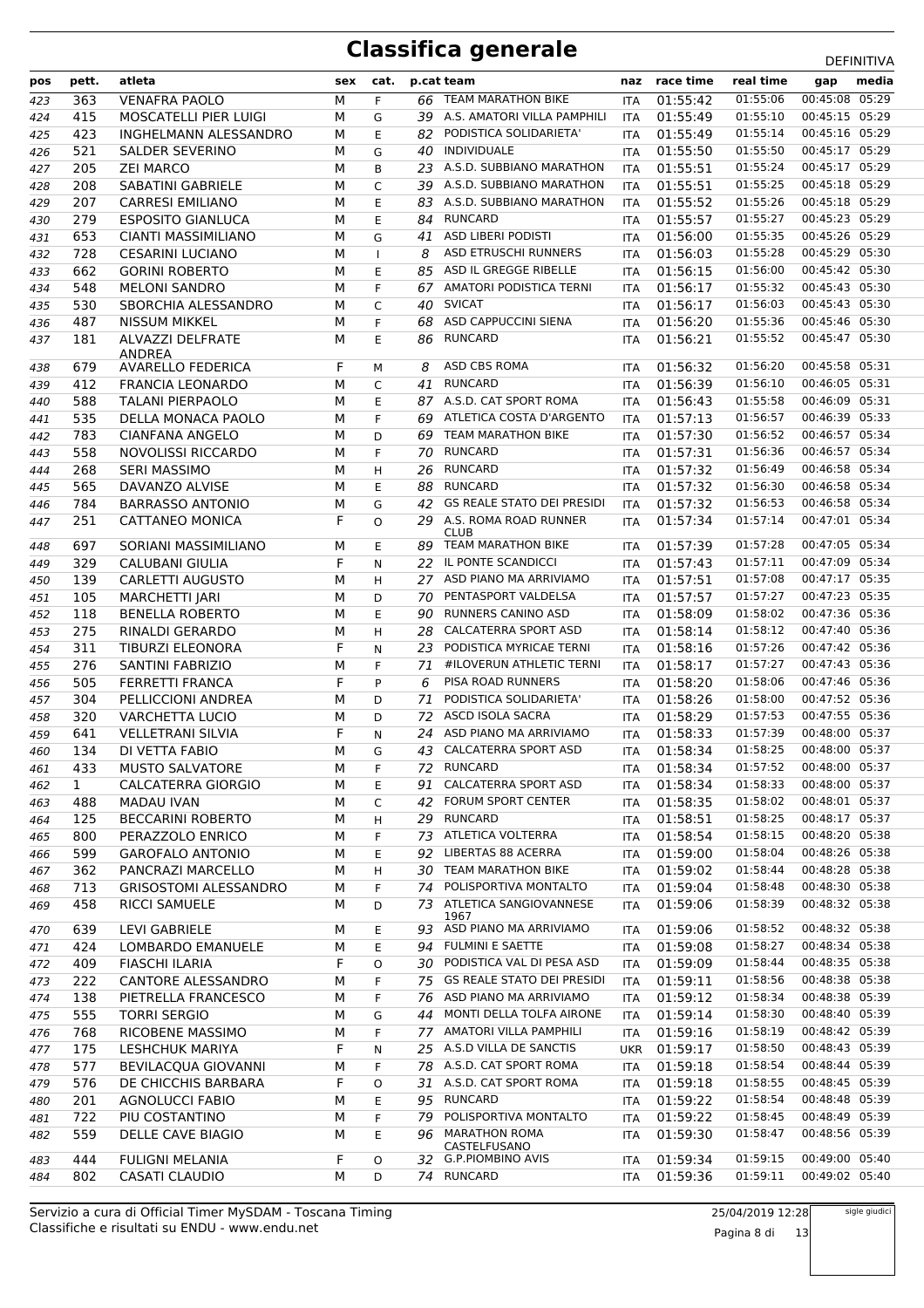|     |       |                                     |     |              |     |                                                                        |            |               |           | <b>DLIIIVIIIVA</b> |       |
|-----|-------|-------------------------------------|-----|--------------|-----|------------------------------------------------------------------------|------------|---------------|-----------|--------------------|-------|
| pos | pett. | atleta                              | sex | cat.         |     | p.cat team                                                             |            | naz race time | real time | gap                | media |
| 485 | 496   | LENTINI CAMPALLEGIO<br><b>PAOLO</b> | М   | H            |     | 31 TEAM MARATHON BIKE                                                  | <b>ITA</b> | 01:59:43      | 01:59:38  | 00:49:09 05:40     |       |
| 486 | 369   | DE MAIO AGOSTINO                    | М   | F.           | 80. | ANTARES FREE RUNNERS<br><b>STABIA</b>                                  | <b>ITA</b> | 01:59:45      | 01:59:01  | 00:49:11 05:40     |       |
| 487 | 220   | <b>PARK RYE MARGRETE</b>            | F   | O            |     | 33 GS REALE STATO DEI PRESIDI                                          | <b>ITA</b> | 01:59:50      | 01:59:07  | 00:49:16 05:40     |       |
| 488 | 798   | COSTAGLIOLA VITTORIO                | М   | E            | 97  | PODISTITI VALMONTONE                                                   | <b>ITA</b> | 01:59:53      | 01:59:53  | 00:49:19 05:40     |       |
| 489 | 701   | <b>CIREGIA RICCARDO</b>             | М   | E            | 98  | TEAM MARATHON BIKE                                                     | <b>ITA</b> | 01:59:53      | 01:59:53  | 00:49:19 05:40     |       |
| 490 | 703   | <b>GIANSANTI FABIO</b>              | М   | D            | 75  | TEAM MARATHON BIKE                                                     | <b>ITA</b> | 01:59:53      | 01:59:53  | 00:49:19 05:40     |       |
|     | 608   | POGGIANI LUCA                       | М   | D            | 76  | TEAM MARATHON BIKE                                                     |            | 01:59:53      | 01:59:53  | 00:49:19 05:40     |       |
| 491 |       |                                     |     |              |     | <b>GS REALE STATO DEI PRESIDI</b>                                      | <b>ITA</b> |               | 01:59:45  | 00:49:19 05:40     |       |
| 492 | 29    | <b>RUSSO DONATELLA</b>              | F   | M            | 9   |                                                                        | ITA        | 01:59:53      |           | 00:49:19 05:40     |       |
| 493 | 359   | <b>FOGLIETTA ANDREA</b>             | М   | B            | 24  | <b>GS REALE STATO DEI PRESIDI</b><br><b>GS REALE STATO DEI PRESIDI</b> | <b>ITA</b> | 01:59:53      | 01:59:48  |                    |       |
| 494 | 200   | <b>RUZZENENTI GUIDO</b>             | М   | D            | 77  |                                                                        | <b>ITA</b> | 01:59:53      | 01:59:51  | 00:49:19 05:40     |       |
| 495 | 399   | DE FILIPPIS SILVANA                 | F   | P            | 7   | ASD A.S.A. DETUR NAPOLI                                                | <b>ITA</b> | 02:00:16      | 01:59:45  | 00:49:42 05:42     |       |
| 496 | 484   | PIACENTINI ANDREA                   | М   | E            | 99  | S.S. LAZIO ATLETICA LEGGERA                                            | <b>ITA</b> | 02:00:16      | 01:59:35  | 00:49:42 05:42     |       |
| 497 | 245   | <b>AGOSTINI GAIA</b>                | F   | $\Omega$     | 34  | <b>RUNNING EVOLUTION</b>                                               | <b>ITA</b> | 02:00:18      | 02:00:05  | 00:49:44 05:42     |       |
| 498 | 378   | NANAJ RUDINA                        | F   | N            | 26  | ASD PODISTICA POMEZIA                                                  | <b>ITA</b> | 02:00:24      | 01:59:45  | 00:49:50 05:42     |       |
| 499 | 82    | <b>BORINO FILIPPO ANTONIO</b>       | М   | F            | 81  | <b>BOLSENA FORUM SPORT</b>                                             | <b>ITA</b> | 02:00:26      | 02:00:22  | 00:49:53 05:42     |       |
| 500 | 754   | <b>GAVIETA JONABEL</b>              | М   | C            | 43  | <b>RUNCARD</b>                                                         | ITA        | 02:00:52      | 02:00:35  | 00:50:18 05:43     |       |
| 501 | 396   | <b>BOSSA MARIO</b>                  | М   | F            | 82  | ASD A.S.A. DETUR NAPOLI                                                | <b>ITA</b> | 02:01:01      | 02:00:29  | 00:50:27 05:44     |       |
| 502 | 164   | <b>MONACCI LUCIA</b>                | F   | O            |     | 35 ASS.POD.MARCIATORI<br><b>MARLIESI</b>                               | <b>ITA</b> | 02:01:05      | 02:00:50  | 00:50:32 05:44     |       |
| 503 | 452   | LIZZANI FABRIZIO                    | м   | G            |     | 45 PODISTICA SOLIDARIETA'                                              | <b>ITA</b> | 02:01:21      | 02:01:07  | 00:50:47 05:45     |       |
| 504 | 640   | <b>BARABUCCI NAZZARENO</b>          | М   | E            |     | 100 ASD PIANO MA ARRIVIAMO                                             | <b>ITA</b> | 02:01:27      | 02:00:31  | 00:50:53 05:45     |       |
| 505 | 587   | LIUNI SABINO                        | М   | F            |     | 83 A.S.D. CAT SPORT ROMA                                               | <b>ITA</b> | 02:01:28      | 02:00:35  | 00:50:55 05:45     |       |
| 506 | 199   | DI PANGRAZIO CAROLINA               | F   | N            |     | 27 A.S. AMATORI VILLA PAMPHILI                                         | <b>ITA</b> | 02:01:29      | 02:01:00  | 00:50:56 05:45     |       |
| 507 | 451   | <b>MEASSI GIAMPIERO</b>             | М   | F            | 84  | A.S.D. VITERBO RUNNERS                                                 | <b>ITA</b> | 02:01:33      | 02:01:26  | 00:50:59 05:45     |       |
| 508 | 256   | <b>FALLANI SABRA</b>                | F   | N            | 28  | PODISTICA VAL DI PESA ASD                                              | <b>ITA</b> | 02:01:33      | 02:01:09  | 00:50:59 05:45     |       |
| 509 | 779   | <b>FELICI ANTONIO</b>               | М   | $\mathbf{I}$ | 9   | PODISTICA SOLIDARIETA'                                                 | <b>ITA</b> | 02:01:45      | 02:01:21  | 00:51:11 05:46     |       |
| 510 | 374   | <b>ORTISI GABRIELLA</b>             | F   | $\Omega$     | 36  | PODISTICA OSTIA                                                        | <b>ITA</b> | 02:01:54      | 02:01:09  | 00:51:21 05:46     |       |
| 511 | 94    | <b>BACHINI MARCELLA</b>             | F   | $\Omega$     | 37  | <b>FILIRUN TEAM ASD</b>                                                | ITA        | 02:01:56      | 02:01:10  | 00:51:22 05:46     |       |
| 512 | 513   | <b>GUIDA ISABELLA</b>               | F   | O            | 38  | <b>TEAM MARATHON BIKE</b>                                              | <b>ITA</b> | 02:01:56      | 02:01:22  | 00:51:23 05:46     |       |
| 513 | 520   | <b>GRANI CRISTINA</b>               | F   | N            | 29  | <b>INDIVIDUALE</b>                                                     | <b>ITA</b> | 02:02:01      | 02:01:51  | 00:51:27 05:46     |       |
| 514 | 519   | PAPI EMANUELA                       | F   | O            | 39  | <b>INDIVIDUALE</b>                                                     | ITA        | 02:02:01      | 02:01:53  | 00:51:27 05:46     |       |
| 515 | 692   | <b>MARRUCCI ENRICO</b>              | М   | E            |     | 101 ASD 4° STORMO                                                      | <b>ITA</b> | 02:02:09      | 02:01:34  | 00:51:35 05:47     |       |
| 516 | 518   | PIGNATELLI CARMELA                  | F   | $\circ$      | 40  | <b>INDIVIDUALE</b>                                                     | <b>ITA</b> | 02:02:37      | 02:02:29  | 00:52:04 05:48     |       |
| 517 | 260   | <b>LISI AUGUSTO</b>                 | М   | F            | 85  | PODISTICA CORCHIANO 2014                                               | <b>ITA</b> | 02:03:04      | 02:02:44  | 00:52:30 05:49     |       |
| 518 | 198   | MENTEGAZZA MANUELA                  | F   | $\circ$      | 41  | <b>GP CASALESE</b>                                                     | ITA        | 02:03:18      | 02:03:13  | 00:52:44 05:50     |       |
| 519 | 308   | <b>MENGHINI LUCIO</b>               | М   | H            | 32  | PODISTICA MYRICAE TERNI                                                | <b>ITA</b> | 02:03:21      | 02:02:18  | 00:52:48 05:50     |       |
| 520 | 620   | RINALDI TIZIANA                     | F   | O            |     | 42 IL CORRIDORE RUNNING CLUB                                           | <b>ITA</b> | 02:03:26      | 02:02:59  | 00:52:52 05:51     |       |
|     |       |                                     |     |              |     | ASD                                                                    |            |               |           |                    |       |
| 521 | 632   | SALANDRA GIANLUCA                   | М   | F.           |     | 86 A.S.D. CAT SPORT ROMA                                               | <b>ITA</b> | 02:03:40      | 02:03:18  | 00:53:06 05:51     |       |
| 522 | 280   | SEIFERT NATHAN                      | М   | F            |     | 87 USA                                                                 | <b>USA</b> | 02:03:45      | 02:02:33  | 00:53:11 05:51     |       |
| 523 | 102   | PATRICOLO SUSANNA                   | F   | P            | 8   | A.S.D. AMATORI ATLETICA<br><b>POMEZIA</b>                              | <b>ITA</b> | 02:03:50      | 02:03:31  | 00:53:16 05:52     |       |
| 524 | 570   | <b>LUCIDI FABIO</b>                 | М   | F            | 88  | RIFONDAZIONE PODISTICA                                                 | ITA        | 02:03:59      | 02:03:09  | 00:53:25 05:52     |       |
| 525 | 129   | <b>MATALONI STEFANO</b>             | М   | F            | 89  | ATLETICA COSTA D'ARGENTO                                               | <b>ITA</b> | 02:03:59      | 02:03:26  | 00:53:26 05:52     |       |
| 526 | 385   | <b>BACCARELLI GUIDO</b>             | М   | D            | 78  | <b>RUNCARD</b>                                                         | <b>ITA</b> | 02:04:00      | 02:03:32  | 00:53:26 05:52     |       |
| 527 | 674   | <b>FABBRI BENEDETTA</b>             | F   | Ν            | 30  | <b>GOLDEN CLUB RIMINI</b><br>INTERNAT.                                 | ITA        | 02:04:01      | 02:03:38  | 00:53:28 05:52     |       |
| 528 | 770   | <b>GARFI GIORGIO</b>                | М   | G            | 46  | ASD IL GREGGE RIBELLE                                                  | ITA        | 02:04:13      | 02:03:19  | 00:53:39 05:53     |       |
| 529 | 247   | PANELLA CLAUDIO                     | М   | $\mathbf{I}$ | 10  | <b>RUNNING EVOLUTION</b>                                               | ITA        | 02:04:17      | 02:04:03  | 00:53:43 05:53     |       |
| 530 | 607   | <b>SACCHINI SILVIA</b>              | F   | P            | 9   | TEAM MARATHON BIKE                                                     | ITA        | 02:04:22      | 02:03:48  | 00:53:48 05:53     |       |
| 531 | 524   | <b>GALATIOTO SALVATORE</b>          | М   | F.           | 90  | ASD GO RUNNING                                                         | <b>ITA</b> | 02:04:23      | 02:03:27  | 00:53:49 05:53     |       |
| 532 | 292   | BOCCADORO CRISTIANO                 | М   | Ε            |     | 102 ASD PIANO MA ARRIVIAMO                                             | ITA        | 02:04:23      | 02:03:40  | 00:53:49 05:53     |       |
| 533 | 689   | PECORI GIRALDI VIERI                | М   | F            | 91  | INDIVIDUALE                                                            | ITA        | 02:04:27      | 02:03:19  | 00:53:53 05:53     |       |
| 534 | 96    | <b>BALASSONE VALERIO</b>            | М   | C            | 44  | <b>RUNCARD</b>                                                         | ITA        | 02:04:27      | 02:03:35  | 00:53:53 05:53     |       |
| 535 | 427   | PACHECO LEITE CAMILA                | F   | N            | 31  | <b>CALCATERRA SPORT ASD</b>                                            | ITA        | 02:04:31      | 02:04:05  | 00:53:57 05:54     |       |
| 536 | 288   | CALANDRA VINCENZO                   | М   | H            | 33  | <b>GS POLIZIA DI STATO</b>                                             | ITA        | 02:04:38      | 02:03:43  | 00:54:04 05:54     |       |
| 537 | 414   | <b>IODICE MARGHERITA</b>            | F   | N            | 32  | A.S. AMATORI VILLA PAMPHILI                                            | ITA        | 02:04:43      | 02:04:04  | 00:54:10 05:54     |       |
| 538 | 642   | <b>ANNINI ALAN</b>                  | М   | E            |     | 103 ASD PIANO MA ARRIVIAMO                                             | ITA        | 02:05:04      | 02:04:26  | 00:54:30 05:55     |       |
| 539 | 265   | <b>IKEDA MIZUNO</b>                 | F   | N            | 33  | <b>BELGIO</b>                                                          | BEL        | 02:05:13      | 02:04:23  | 00:54:39 05:56     |       |
| 540 | 617   | <b>ASCIONE PASQUALE</b>             | М   | D            | 79  | ATTRAVERSO RUN                                                         | ITA        | 02:05:13      | 02:04:39  | 00:54:39 05:56     |       |
| 541 | 434   | SANTACROCE BENEDETTO                | М   | G            | 47  | <b>G.S. BANCARI ROMANI</b>                                             | ITA        | 02:05:16      | 02:04:40  | 00:54:42 05:56     |       |
| 542 | 704   | ALQUATI ANDREA                      | М   | D            | 80  | POLISPORTIVA MONTALTO                                                  | ITA        | 02:05:24      | 02:04:47  | 00:54:50 05:56     |       |
| 543 | 468   | LORENZINI ALESSANDRO                | М   | D            | 81  | S.S.D.S. MENS SANA IN<br><b>CORPORE S</b>                              | <b>ITA</b> | 02:05:41      | 02:04:49  | 00:55:07 05:57     |       |
| 544 | 406   | CECCARELLI CLAUDIA                  | F   | М            |     | 10 ASD ESERCITO CECCHIGNOLA                                            | ITA        | 02:05:41      | 02:05:01  | 00:55:07 05:57     |       |
| 545 | 667   | PALUZZI SANDRO                      | М   | H            |     | 34 GENZANO MARATHON                                                    | ITA        | 02:05:49      | 02:05:16  | 00:55:16 05:57     |       |

Classifiche e risultati su ENDU - www.endu.net Servizio a cura di Official Timer MySDAM - Toscana Timing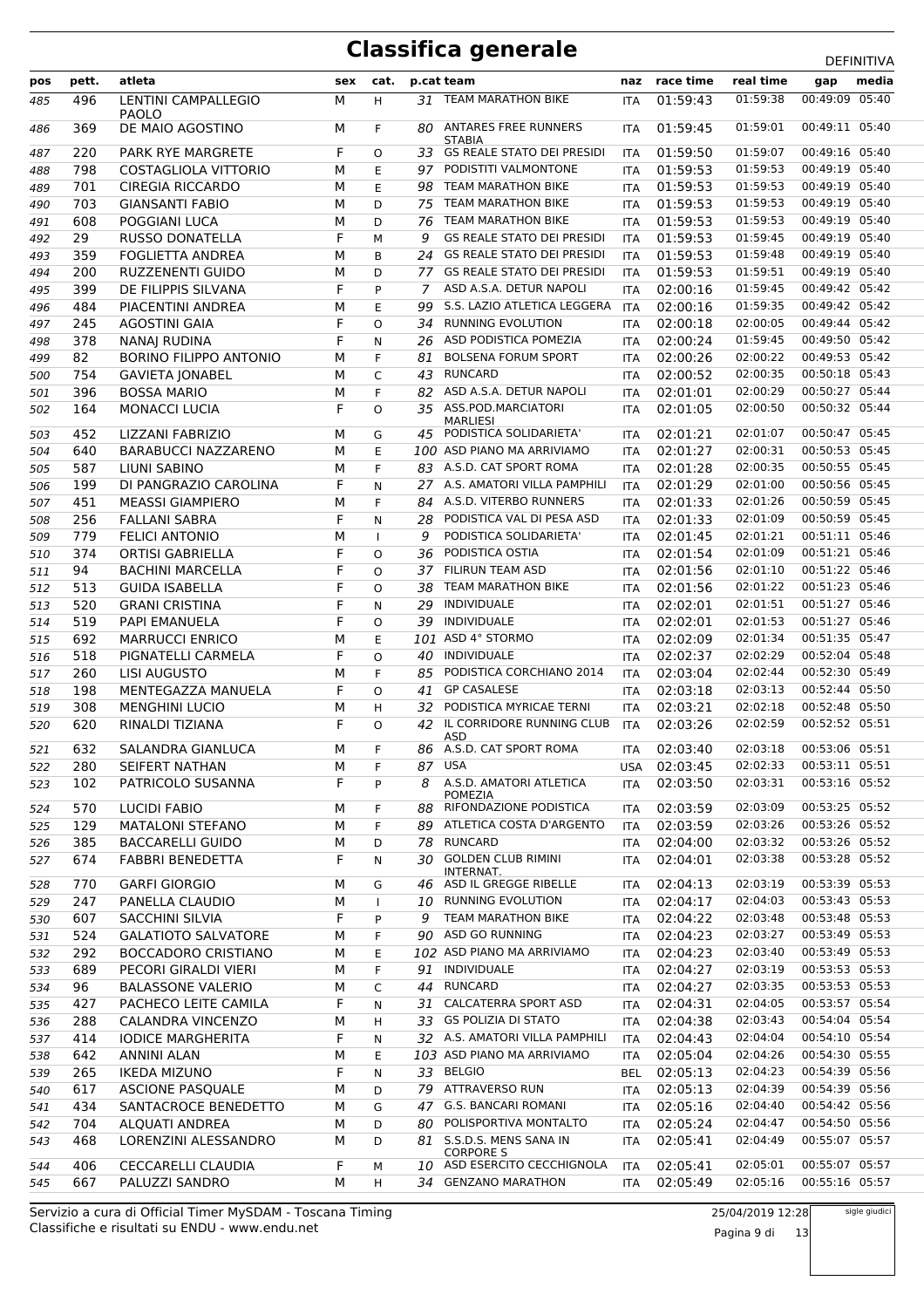| pos | pett. | atleta                     | sex | cat.         |    | p.cat team                                                     |            | naz race time | real time | gap            | media |
|-----|-------|----------------------------|-----|--------------|----|----------------------------------------------------------------|------------|---------------|-----------|----------------|-------|
| 546 | 103   | <b>TULINO FRANCESCO</b>    | М   | $\mathbf{I}$ | 11 | ASD RUNNING SAVIANO                                            | <b>ITA</b> | 02:05:54      | 02:05:00  | 00:55:20 05:58 |       |
| 547 | 774   | <b>RICCI ALBERTO</b>       | М   | H            |    | 35 ATLETICA AMARANTO                                           | <b>ITA</b> | 02:06:03      | 02:05:07  | 00:55:29 05:58 |       |
| 548 | 281   | SEIFERT VICTORIA           | F   | O            | 43 | USA                                                            | <b>USA</b> | 02:06:04      | 02:04:53  | 00:55:30 05:58 |       |
| 549 | 510   | <b>GEMINI VALENTINA</b>    | F   | M            | 11 | <b>TEAM MARATHON BIKE</b>                                      | <b>ITA</b> | 02:06:05      | 02:05:38  | 00:55:32 05:58 |       |
| 550 | 472   | <b>FAZIO MICHELANGELO</b>  | М   | L            | 3  | SPIRITI LIBERI ASD                                             | ITA        | 02:06:07      | 02:05:28  | 00:55:33 05:58 |       |
| 551 | 645   | <b>GIORGI AURORA</b>       | F   | P            | 10 | ASD PIANO MA ARRIVIAMO                                         | ITA        | 02:06:11      | 02:05:29  | 00:55:37 05:58 |       |
| 552 | 567   | <b>NOCENTINI GIAMPIERO</b> | М   | F            | 92 | POL.RINASCITA MONTEVARCHI                                      | <b>ITA</b> | 02:06:13      | 02:05:54  | 00:55:39 05:58 |       |
| 553 | 282   | SPERA PIERLUIGI            | М   | G            | 48 | <b>ASD RINCORRO</b>                                            | <b>ITA</b> | 02:06:15      | 02:05:38  | 00:55:41 05:59 |       |
| 554 | 397   | PILIU ANGELA               | F   | N            | 34 | PODISTICA SOLIDARIETA'                                         | ITA        | 02:06:20      | 02:05:39  | 00:55:46 05:59 |       |
| 555 | 387   | <b>MELCHIOR PATRIZIA</b>   | F   | $\circ$      | 44 | <b>ASD RUN FOR FUN</b>                                         | ITA        | 02:06:33      | 02:05:26  | 00:55:59 05:59 |       |
| 556 | 243   | PASSA MAURIZIO             | М   | E            |    | 104 G.S. BANCARI ROMANI                                        | <b>ITA</b> | 02:06:34      | 02:05:49  | 00:56:00 05:59 |       |
| 557 | 253   | <b>GRECO LUCIA</b>         | F   | N            |    | 35 A.S. AMATORI VILLA PAMPHILI                                 | ITA        | 02:06:34      | 02:05:37  | 00:56:01 05:59 |       |
| 558 | 339   | <b>BARGERO LUISA</b>       | F   | P            |    | 11 A.S. AMATORI VILLA PAMPHILI                                 | <b>ITA</b> | 02:06:36      | 02:05:39  | 00:56:02 06:00 |       |
| 559 | 593   | MAZZIERI MIRIA             | F   | O            | 45 | <b>BOLSENA FORUM SPORT</b>                                     | <b>ITA</b> | 02:06:38      | 02:06:15  | 00:56:05 06:00 |       |
| 560 | 592   | SEVERO NETO IONE           | F   | P            | 12 | <b>BOLSENA FORUM SPORT</b>                                     | <b>BRA</b> | 02:06:39      | 02:06:15  | 00:56:05 06:00 |       |
| 561 | 596   | FORTUNATO ROSANNA          | F   | М            | 12 | <b>BOLSENA FORUM SPORT</b>                                     | ITA        | 02:06:39      | 02:06:15  | 00:56:05 06:00 |       |
| 562 | 677   | DI FOLCO MARCO             | М   | E            |    | 105 RUNCARD                                                    | <b>ITA</b> | 02:06:45      | 02:05:44  | 00:56:11 06:00 |       |
| 563 | 676   | <b>MENGOZZI MARTA</b>      | F   | O            | 46 | RUNCARD                                                        | ITA        | 02:06:46      | 02:05:47  | 00:56:12 06:00 |       |
| 564 | 312   | <b>CERUTI LEONARDO</b>     | М   | G            | 49 | <b>GS REALE STATO DEI PRESIDI</b>                              | ITA        | 02:06:49      | 02:06:36  | 00:56:15 06:00 |       |
| 565 | 463   | <b>BISSATTINI STEFANO</b>  | М   | H            | 36 | G.S. BANCARI ROMANI                                            | <b>ITA</b> | 02:06:49      | 02:06:04  | 00:56:16 06:00 |       |
| 566 | 70    | SALINI ALESSIO             | М   | E            |    | 106 RUNNERS FOR EMERGENCY                                      | ITA        | 02:06:50      | 02:06:25  | 00:56:16 06:00 |       |
| 567 | 536   | <b>TUNISI STEFANO</b>      | М   | H            |    | 37 FORUM SPORT CENTER                                          | ITA        | 02:06:58      | 02:06:40  | 00:56:25 06:01 |       |
| 568 | 419   | DE SIMONE CHIARA           | F   | M            |    | 13 S.S. LAZIO ATLETICA LEGGERA                                 | <b>ITA</b> | 02:07:14      | 02:06:26  | 00:56:40 06:01 |       |
| 569 | 19    | CIOCCHETTI MASSIMO         | М   | B            |    | 25 G.S. BANCARI ROMANI                                         | ITA        | 02:07:20      | 02:07:19  | 00:56:46 06:02 |       |
| 570 | 195   | PASTORE CRISTIANA          | F   | O            |    | 47 G.S. BANCARI ROMANI                                         | ITA        | 02:07:20      | 02:07:10  | 00:56:46 06:02 |       |
| 571 | 762   | PROVITINA DANIELA          | F   | O            | 48 | <b>RUNCARD</b>                                                 | <b>ITA</b> | 02:07:26      | 02:07:14  | 00:56:52 06:02 |       |
| 572 | 192   | PATELLI ANDREA             | М   | Е            |    | 107 S.S. LAZIO ATLETICA LEGGERA                                | ITA        | 02:07:35      | 02:06:48  | 00:57:01 06:02 |       |
| 573 | 619   | <b>GERARDI MAURIZIO</b>    | М   | H            | 38 | INDIVIDUALE                                                    | ITA        | 02:07:46      | 02:06:47  | 00:57:12 06:03 |       |
| 574 | 760   | <b>FERSINI LAURA</b>       | F   | $\circ$      | 49 | SAI FRECCE BIANCHE                                             | <b>ITA</b> | 02:07:59      | 02:07:18  | 00:57:25 06:03 |       |
| 575 | 404   | <b>DIAMANTI SERGIO</b>     | М   | H            | 39 | PODISTICA MYRICAE TERNI                                        | ITA        | 02:08:02      | 02:07:11  | 00:57:28 06:04 |       |
| 576 | 489   | SCIVOLA MIRVA              | F   | N            | 36 | POLISPORTIVA MONTALTO                                          | ITA        | 02:08:03      | 02:07:09  | 00:57:29 06:04 |       |
| 577 | 61    | <b>GIACOMINI ANTONIO</b>   | М   | G            | 50 | <b>RUNCARD</b>                                                 | <b>ITA</b> | 02:08:12      | 02:07:43  | 00:57:38 06:04 |       |
| 578 | 553   | GUIDA MARIA ONORINA        | F   | P            | 13 | MONTI DELLA TOLFA AIRONE                                       | ITA        | 02:08:12      | 02:08:09  | 00:57:39 06:04 |       |
| 579 | 218   | LICATA MARIA GABRIELLA     | F   | P            | 14 | <b>GS REALE STATO DEI PRESIDI</b>                              | ITA        | 02:08:20      | 02:07:47  | 00:57:46 06:04 |       |
| 580 | 394   | <b>TOGNI ENRICO</b>        | М   | G            | 51 | A.S. AMATORI CASTELFUSANO                                      | <b>ITA</b> | 02:08:20      | 02:07:50  | 00:57:46 06:04 |       |
| 581 | 431   | CIURDIA DANIELA            | F   | N            | 37 | PLANET SPORT RUNNING                                           | ITA        | 02:08:58      | 02:08:30  | 00:58:24 06:06 |       |
| 582 | 266   | <b>COURTENS VEERLE</b>     | F   | N            | 38 | <b>GS REALE STATO DEI PRESIDI</b>                              | <b>BEL</b> | 02:09:03      | 02:08:13  | 00:58:29 06:06 |       |
| 583 | 542   | COSTANTINI CRISTIANA       | F   | N            | 39 | <b>GS REALE STATO DEI PRESIDI</b>                              | <b>ITA</b> | 02:09:03      | 02:08:14  | 00:58:29 06:06 |       |
| 584 | 421   | ORLANZA ALESSANDRA         | F   | O            |    | 50 RUNCARD                                                     | ITA        | 02:09:10      | 02:08:09  | 00:58:36 06:07 |       |
| 585 |       | 500 ASTER ALFREDO          | M   | $\mathsf{L}$ |    | 4 A.S.D. AMATORI ATLETICA ITA 02:09:15 02:08:55 00:58:41 06:07 |            |               |           |                |       |
|     |       |                            |     |              |    | <b>POMEZIA</b>                                                 |            |               |           |                |       |
| 586 | 123   | ROCCA ROBERTO              | М   | $\mathbf{I}$ | 12 | ASD ATLETICA VITA ROMA                                         | <b>ITA</b> | 02:09:29      | 02:08:37  | 00:58:55 06:08 |       |
| 587 | 402   | PIRAS ANNA RITA            | F   | O            | 51 | <b>MARATHON ROMA</b><br>CASTELFUSANO                           | ITA        | 02:09:33      | 02:09:04  | 00:58:59 06:08 |       |
| 588 | 579   | DI MARCO ANTONIO           | М   | G            |    | 52 A.S.D. CAT SPORT ROMA                                       | <b>ITA</b> | 02:09:47      | 02:09:34  | 00:59:13 06:09 |       |
| 589 | 84    | <b>MARROCCHINI ANDREA</b>  | М   | Ε            |    | 108 ASD PODISTICA PRIMAVALLE                                   | ITA        | 02:09:47      | 02:09:25  | 00:59:14 06:09 |       |
| 590 | 711   | CIPOLLONI LUCIA            | F   | O            | 52 | POLISPORTIVA MONTALTO                                          | <b>ITA</b> | 02:10:03      | 02:09:19  | 00:59:29 06:09 |       |
| 591 | 77    | PEZZOTTA STEFANO           | М   | F            |    | 93 A.S. AMATORI VILLA PAMPHILI                                 | ITA        | 02:10:07      | 02:09:11  | 00:59:33 06:10 |       |
| 592 | 460   | <b>NALIN FILIPPO</b>       | М   | Ε            |    | 109 RUNCARD                                                    | <b>ITA</b> | 02:10:22      | 02:09:15  | 00:59:48 06:10 |       |
| 593 | 454   | <b>ZOMPATORI EGIDIO</b>    | М   | D            |    | 82 ASD INTESATLETICA                                           | ITA        | 02:10:24      | 02:09:53  | 00:59:51 06:10 |       |
| 594 | 73    | <b>BOZZOLAN FRANCESCO</b>  | М   | $\mathbf{I}$ | 13 | ASSINDUSTRIA SPORT PADOVA                                      | <b>ITA</b> | 02:10:48      | 02:10:20  | 01:00:14 06:11 |       |
| 595 | 241   | <b>BULLI RICCARDO</b>      | М   | G            |    | 53 G.S. MAIANO                                                 | ITA        | 02:10:51      | 02:09:47  | 01:00:17 06:12 |       |
| 596 | 209   | ROTUNNO LUCA               | М   | Ε            |    | 110 ASD TOP RUN FONDI                                          | ITA        | 02:10:51      | 02:10:05  | 01:00:17 06:12 |       |
| 597 | 634   | <b>CARIA MASSIMO</b>       | М   | F            | 94 | <b>G.S. BANCARI ROMANI</b>                                     | ITA        | 02:10:52      | 02:10:07  | 01:00:19 06:12 |       |
| 598 | 352   | <b>BONARRIGO MARCO</b>     | М   | F            |    | 95 CLUB ATLETICO CENTRALE                                      | <b>ITA</b> | 02:10:56      | 02:10:37  | 01:00:22 06:12 |       |
| 599 | 626   | <b>BOBROWSKA EDYTA</b>     | F   | O            | 53 | RUNCARD                                                        | <b>ITA</b> | 02:10:56      | 02:10:36  | 01:00:22 06:12 |       |
| 600 | 177   | DE MATTIA LUDOVICO         | М   | L            | 5  | A.S.D. PODISTICA VEIO                                          | ITA        | 02:11:09      | 02:10:08  | 01:00:35 06:12 |       |
| 601 | 219   | <b>BARTOLI TRISTANO</b>    | М   | A            | 6  | <b>GS REALE STATO DEI PRESIDI</b>                              | ITA        | 02:11:09      | 02:10:49  | 01:00:35 06:12 |       |
| 602 | 358   | <b>BONADIES ALESSANDRA</b> | F   | N            | 40 | ASD PIANO MA ARRIVIAMO                                         | <b>ITA</b> | 02:11:09      | 02:10:37  | 01:00:36 06:12 |       |
| 603 | 538   | CALABRESE FRANCESCA        | F   | N            | 41 | <b>GS REALE STATO DEI PRESIDI</b>                              | ITA        | 02:11:11      | 02:10:57  | 01:00:37 06:13 |       |
| 604 | 148   | <b>MARINELLI PAOLA</b>     | F   | O            | 54 | ASD PIANO MA ARRIVIAMO                                         | <b>ITA</b> | 02:11:13      | 02:10:32  | 01:00:39 06:13 |       |
| 605 | 238   | DELL'UOMO FRANCESCA        | F   | N            | 42 | PODISTICA SOLIDARIETA'                                         | ITA        | 02:11:16      | 02:10:55  | 01:00:42 06:13 |       |
| 606 | 142   | MARATEA DANIELA            | F   | 0            | 55 | ASD PIANO MA ARRIVIAMO                                         | ITA        | 02:11:28      | 02:10:57  | 01:00:54 06:13 |       |
| 607 | 107   | LOMAKO IRYNA               | F   | O            |    | 56 CALCATERRA SPORT ASD                                        | UKR        | 02:11:37      | 02:11:26  | 01:01:04 06:14 |       |
| 608 | 792   | <b>ARRICHIELLO MICHELE</b> | М   | Ε            |    | 111 ASD LIBERTY ATLETICA                                       | ITA        | 02:11:38      | 02:11:18  | 01:01:04 06:14 |       |
| 609 | 149   | ROMANO GIOVANNI            | М   | F            |    | 96 G.S. BANCARI ROMANI                                         | <b>ITA</b> | 02:11:49      | 02:10:55  | 01:01:16 06:14 |       |

Classifiche e risultati su ENDU - www.endu.net Servizio a cura di Official Timer MySDAM - Toscana Timing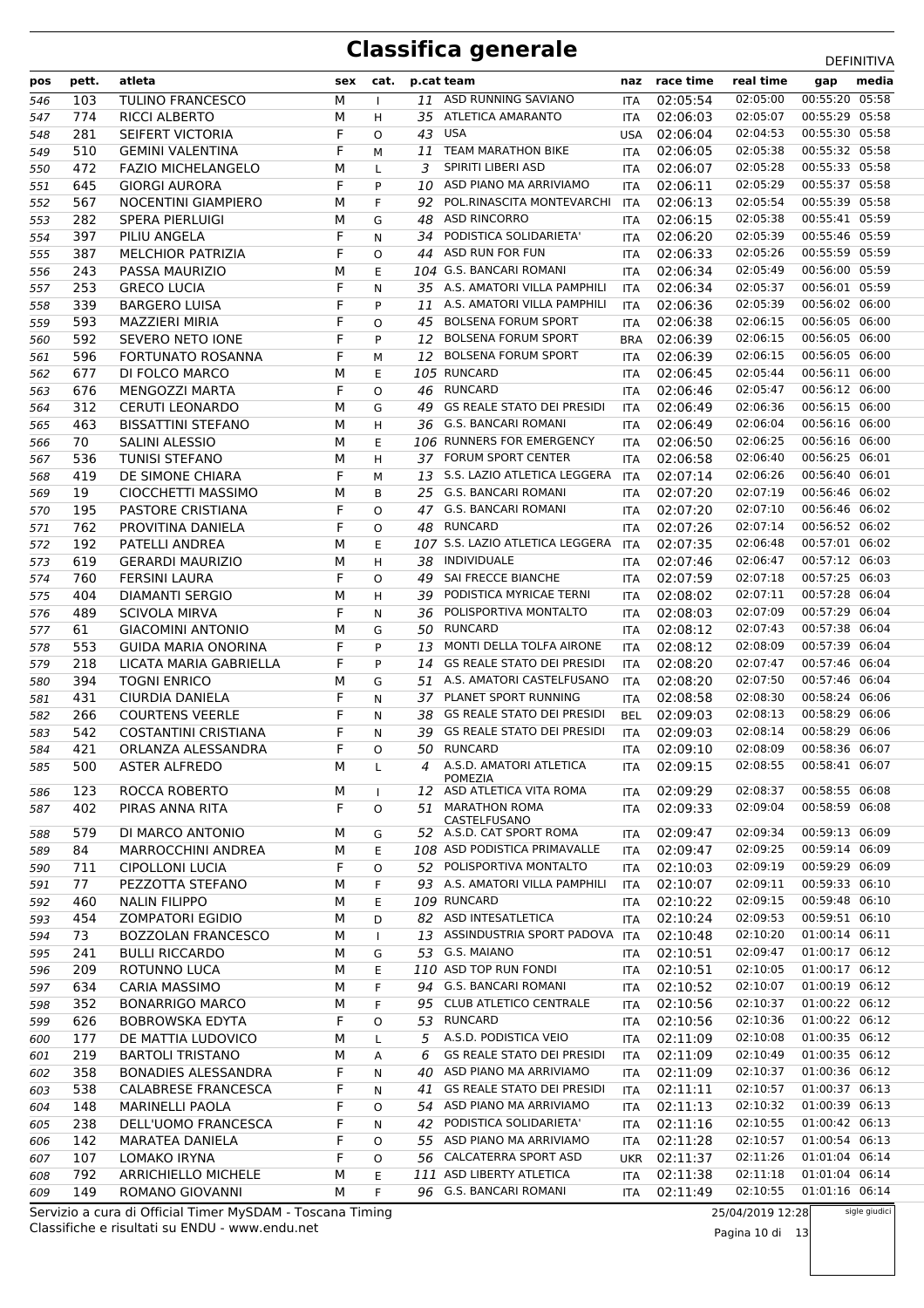| pos | pett. | atleta                        | sex | cat.     |     | p.cat team                                         | naz        | race time | real time | gap            | media |
|-----|-------|-------------------------------|-----|----------|-----|----------------------------------------------------|------------|-----------|-----------|----------------|-------|
| 610 | 141   | <b>RUFFINI MARINA</b>         | F.  | N        | 43  | ASD PIANO MA ARRIVIAMO                             | <b>ITA</b> | 02:12:06  | 02:11:25  | 01:01:32 06:15 |       |
| 611 | 699   | <b>FACCHIELLI MASSIMO</b>     | М   | H        | 40  | <b>TEAM MARATHON BIKE</b>                          | <b>ITA</b> | 02:12:09  | 02:11:35  | 01:01:35 06:15 |       |
| 612 | 386   | PETRUCCI SERGIO               | М   | H        | 41  | ASD RUN FOR FUN                                    | <b>ITA</b> | 02:12:10  | 02:11:04  | 01:01:37 06:15 |       |
| 613 | 801   | <b>ORRU' SIMONA</b>           | F   | N        | 44  | ATLETICA 90 TARQUINIA                              | <b>ITA</b> | 02:12:29  | 02:11:45  | 01:01:56 06:16 |       |
| 614 | 136   | TONIARINI DORAZI LAURA        | F   | $\Omega$ | 57  | PODISTICA SOLIDARIETA'                             | <b>ITA</b> | 02:12:38  | 02:12:00  | 01:02:04 06:17 |       |
| 615 | 71    | <b>BONSIGNORI ELISABETTA</b>  | F   | $\Omega$ | 58  | <b>ATLETICA ETRUSCA</b>                            | <b>ITA</b> | 02:12:46  | 02:12:34  | 01:02:12 06:17 |       |
| 616 | 230   | COSTANZO VINCENZO             | М   | G        | 54  | <b>GS REALE STATO DEI PRESIDI</b>                  | <b>ITA</b> | 02:12:46  | 02:11:48  | 01:02:12 06:17 |       |
| 617 | 313   | <b>BISCARO SILVIA</b>         | F   | N        | 45  | <b>GS REALE STATO DEI PRESIDI</b>                  | <b>ITA</b> | 02:12:48  | 02:12:35  | 01:02:14 06:17 |       |
| 618 | 631   | <b>NUCCI FEDERICO MERTENS</b> | М   | B        | 26  | <b>GS REALE STATO DEI PRESIDI</b>                  | <b>ITA</b> | 02:13:03  | 02:12:32  | 01:02:29 06:18 |       |
| 619 | 741   | PAPALINI MARCO                | М   | E        |     | 112 ATLETICA DI MARCO SPORT                        | <b>ITA</b> | 02:13:04  | 02:11:57  | 01:02:30 06:18 |       |
| 620 | 108   | <b>FILOSA PAOLO</b>           | М   | D        | 83. | <b>TERNANA MARATHON CLUB</b>                       | ITA        | 02:13:13  | 02:12:23  | 01:02:39 06:18 |       |
| 621 | 407   | <b>FALCO PASQUALE</b>         | м   | Е        |     | A.S.D.<br>113 LIBERTAS 88 ACERRA                   | ITA        | 02:13:15  | 02:12:19  | 01:02:41 06:18 |       |
| 622 | 147   | <b>BERTACCHI ROBERTO</b>      | М   | C        |     | 45 ASD PIANO MA ARRIVIAMO                          | <b>ITA</b> | 02:13:18  | 02:13:06  | 01:02:44 06:19 |       |
| 623 | 581   | <b>D'ANGELI YURI</b>          | М   | B        |     | 27 A.S.D. CAT SPORT ROMA                           | <b>ITA</b> | 02:13:18  | 02:13:07  | 01:02:44 06:19 |       |
| 624 | 586   | <b>D'ANGELI DAMIANO</b>       | М   | B        | 28  | A.S.D. CAT SPORT ROMA                              | <b>ITA</b> | 02:13:18  | 02:13:06  | 01:02:44 06:19 |       |
| 625 | 696   | <b>BENCISTA' MARTINA</b>      | F   | N        | 46  | <b>TEAM MARATHON BIKE</b>                          | <b>ITA</b> | 02:13:24  | 02:12:37  | 01:02:50 06:19 |       |
| 626 | 515   | <b>NALDINI SERGIO</b>         | М   | F        | 97  | <b>TEAM MARATHON BIKE</b>                          | <b>ITA</b> | 02:13:37  | 02:12:45  | 01:03:04 06:20 |       |
| 627 | 167   | MUCCIARELLI DANIELA           | F   | O        | 59  | <b>TEAM MARATHON BIKE</b>                          | <b>ITA</b> | 02:13:38  | 02:13:05  | 01:03:04 06:20 |       |
| 628 | 383   | <b>MARCONI LUCIA</b>          | F   | O        | 60  | <b>TEAM MARATHON BIKE</b>                          | <b>ITA</b> | 02:13:38  | 02:13:05  | 01:03:04 06:20 |       |
| 629 | 462   | <b>PANIMOLLE GIUSEPPE</b>     | М   | D        | 84  | <b>RUNCARD</b>                                     | <b>ITA</b> | 02:13:41  | 02:12:42  | 01:03:07 06:20 |       |
| 630 | 341   | AMBROSINO ANTONIO             | М   | F        | 98  | A.S.D. LA CHIANINA                                 | <b>ITA</b> | 02:13:46  | 02:13:25  | 01:03:12 06:20 |       |
| 631 | 190   | DI GREGORIO RITA ANNA         | F   | P        | 15  | <b>IMPOSSIBLE TARGET</b>                           | <b>ITA</b> | 02:13:50  | 02:12:52  | 01:03:16 06:20 |       |
| 632 | 512   | <b>BELLEZZA SONIA</b>         | F   | O        | 61  | <b>TEAM MARATHON BIKE</b>                          | <b>ITA</b> | 02:14:08  | 02:13:34  | 01:03:34 06:21 |       |
| 633 | 242   | <b>BELA' SARA</b>             | F   | N        | 47  | <b>G.S. BANCARI ROMANI</b>                         | ITA        | 02:14:17  | 02:13:33  | 01:03:44 06:21 |       |
| 634 | 137   | <b>MARCHETTI FRANCESCA</b>    | F   | O        | 62  | ASD PIANO MA ARRIVIAMO                             | <b>ITA</b> | 02:14:18  | 02:13:36  | 01:03:45 06:21 |       |
| 635 | 605   | <b>MAGGIOTTO ELISA</b>        | F   | M        | 14  | <b>TEAM MARATHON BIKE</b>                          | <b>ITA</b> | 02:14:20  | 02:13:45  | 01:03:46 06:22 |       |
| 636 | 364   | <b>MAZZI ALBERTO</b>          | М   | D        | 85  | <b>TEAM MARATHON BIKE</b>                          | <b>ITA</b> | 02:14:28  | 02:13:40  | 01:03:54 06:22 |       |
| 637 | 610   | <b>FIORELLI MICHELE</b>       | М   | D        | 86  | <b>TEAM MARATHON BIKE</b>                          | <b>ITA</b> | 02:14:28  | 02:13:41  | 01:03:54 06:22 |       |
| 638 | 87    | PERASSO SIMONE                | М   | E        |     | 114 TRIATHLON DUATHLON                             | <b>ITA</b> | 02:14:44  | 02:13:30  | 01:04:10 06:23 |       |
| 639 | 86    | <b>IAZZI ILARIA</b>           | F   | O        | 63  | TRIATHLON DUATHLON                                 | <b>ITA</b> | 02:14:44  | 02:13:30  | 01:04:10 06:23 |       |
| 640 | 196   | <b>TIZI ALESSIO</b>           | М   | Ε        |     | 115 RUNCARD                                        | <b>ITA</b> | 02:14:55  | 02:14:04  | 01:04:21 06:23 |       |
| 641 | 508   | STAINKO REBECCA               | F   | M        |     | 15 A.S.D LA CHIANINA                               | <b>ITA</b> | 02:15:00  | 02:14:38  | 01:04:26 06:23 |       |
| 642 | 269   | ROMAGNOLI FLAVIA              | F   | P        | 16  | <b>MARATHON ROMA</b><br>CASTELFUSANO               | <b>ITA</b> | 02:15:28  | 02:14:59  | 01:04:54 06:25 |       |
| 643 | 332   | <b>BARILE LORENZO</b>         | М   | D        |     | 87 IL CORRIDORE RUNNING CLUB                       | <b>ITA</b> | 02:15:42  | 02:14:31  | 01:05:08 06:25 |       |
| 644 | 380   | RISOLO EDOARDO                | М   | G        |     | 55 ASD RUNNERS FOR                                 | <b>ITA</b> | 02:16:06  | 02:15:14  | 01:05:32 06:27 |       |
| 645 | 78    | <b>MOLA VINCENZO</b>          | м   | G        |     | <b>EMERGENCY</b><br>56 A.S. AMATORI VILLA PAMPHILI | <b>ITA</b> | 02:16:23  | 02:15:21  | 01:05:49 06:27 |       |
| 646 | 254   | <b>RUGGIERO FABIO</b>         | М   | H        |     | 42 A.S. AMATORI VILLA PAMPHILI                     | <b>ITA</b> | 02:16:23  | 02:15:54  | 01:05:49 06:27 |       |
| 647 | 203   | <b>MACINNES COLIN</b>         | М   | E        |     | 116 RUNCARD                                        | <b>CAN</b> | 02:16:29  | 02:15:50  | 01:05:55 06:28 |       |
| 648 | 204   | <b>UNEDDU SILVIA</b>          | F   | N        | 48  | <b>RUNCARD</b>                                     | ITA        | 02:16:29  | 02:15:50  | 01:05:55 06:28 |       |
| 649 | 158   | <b>NERBOSI FABIO</b>          | М   | F        | 99  | <b>RUNCARD</b>                                     | ITA        | 02:16:29  | 02:16:04  | 01:05:55 06:28 |       |
| 650 | 172   | NUNZIATA FRANCESCO            | М   | G        |     | 57 ASD RUNNING SAVIANO                             | ITA        | 02:16:31  | 02:15:36  | 01:05:57 06:28 |       |
| 651 | 811   | <b>CALLAIOLI RICCARDO</b>     | М   | Ε        |     | 117 MENS SANA SIENA                                | ITA        | 02:16:34  | 02:15:42  | 01:06:00 06:28 |       |
| 652 | 782   | PAGLIALUNGA LUCA              | М   | B        | 29  | <b>TEAM MARATHON BIKE</b>                          | ITA        | 02:16:36  | 02:15:26  | 01:06:02 06:28 |       |
| 653 | 347   | <b>SCOTTI SILVANA</b>         | F   | P        | 17  | <b>RUNCARD</b>                                     | ITA        | 02:17:18  | 02:16:57  | 01:06:44 06:30 |       |
| 654 | 702   | <b>MORETTI MASSIMO</b>        | М   | G        | 58  | TEAM MARATHON BIKE                                 | ITA        | 02:17:57  | 02:17:31  | 01:07:23 06:32 |       |
| 655 | 182   | ROSADINI DANIELA              | F   | P        | 18  | <b>RUNCARD</b>                                     | ITA        | 02:18:00  | 02:17:07  | 01:07:26 06:32 |       |
| 656 | 743   | FIDENZI MASSIMILIANO          | м   | D        | 88  | TERNANA MARATHON CLUB                              | ITA        | 02:18:13  | 02:17:46  | 01:07:40 06:33 |       |
| 657 | 568   | SCACCABAROZZI LUCIA           | F   | P        | 19  | A.S.D.<br>POL.RINASCITA MONTEVARCHI                | <b>ITA</b> | 02:18:31  | 02:18:12  | 01:07:57 06:33 |       |
|     |       | RAFFAELLA                     |     |          |     |                                                    |            |           |           |                |       |
| 658 | 712   | <b>GIANNETTI DARIO</b>        | М   | F        |     | 100 POLISPORTIVA MONTALTO                          | ITA        | 02:18:40  | 02:18:01  | 01:08:06 06:34 |       |
| 659 | 720   | PELOSI DANIELA                | F   | O        | 64  | POLISPORTIVA MONTALTO                              | ITA        | 02:18:40  | 02:18:00  | 01:08:06 06:34 |       |
| 660 | 283   | VITTORIOSO MAURA              | F   | O        |     | 65 RUNCARD                                         | ITA        | 02:18:51  | 02:18:02  | 01:08:17 06:34 |       |
| 661 | 284   | <b>GALLI FRANCESCO</b>        | М   | D        | 89  | <b>RUNCARD</b>                                     | ITA        | 02:18:51  | 02:18:02  | 01:08:17 06:34 |       |
| 662 | 390   | <b>MALATESTA LUCA</b>         | М   | Е        |     | 118 CALCATERRA SPORT ASD                           | ITA        | 02:18:53  | 02:18:45  | 01:08:19 06:34 |       |
| 663 | 753   | PATIRELIS PANTALEIMON         | М   | G        | 59  | ASD GO RUNNING                                     | ITA        | 02:19:14  | 02:18:02  | 01:08:40 06:35 |       |
| 664 | 160   | <b>MANGIONE ANTONELLA</b>     | F   | O        | 66  | ASD GO RUNNING                                     | ITA        | 02:19:24  | 02:18:28  | 01:08:51 06:36 |       |
| 665 | 439   | LUCCI ANTONIO                 | М   | E        |     | 119 LBM SPORT TEAM                                 | ITA        | 02:19:41  | 02:19:07  | 01:09:08 06:37 |       |
| 666 | 146   | LEPORI CHIARA                 | F   | N        | 49  | ASD PIANO MA ARRIVIAMO                             | <b>ITA</b> | 02:19:42  | 02:18:59  | 01:09:08 06:37 |       |
| 667 | 301   | MIGLIORE NICOLA               | М   | B        |     | 30 ASD RUNNERS FOR<br>EMERGENCY                    | ITA        | 02:20:04  | 02:19:10  | 01:09:30 06:38 |       |
| 668 | 756   | <b>TOGNACCINI MAURIZIO</b>    | М   | H        |     | 43 RUNCARD                                         | ITA        | 02:20:26  | 02:20:08  | 01:09:52 06:39 |       |
| 669 | 561   | SIGHIERI SILVIA               | F   | P        |     | 20 GS REALE STATO DEI PRESIDI                      | ITA        | 02:20:33  | 02:19:49  | 01:09:59 06:39 |       |
| 670 | 11    | PICCINI BERNARDINO            | М   | G        | 60  | <b>GS FILIPPIDE</b>                                | <b>ITA</b> | 02:20:33  | 02:19:26  | 01:09:59 06:39 |       |
| 671 | 758   | <b>MARTINES MARISEL</b>       | F   | O        |     | 67 A.S.D. CAT SPORT ROM, A                         | ITA        | 02:21:05  | 02:21:02  | 01:10:31 06:41 |       |

Classifiche e risultati su ENDU - www.endu.net Servizio a cura di Official Timer MySDAM - Toscana Timing 25/04/2019 12:28

Pagina 11 di 13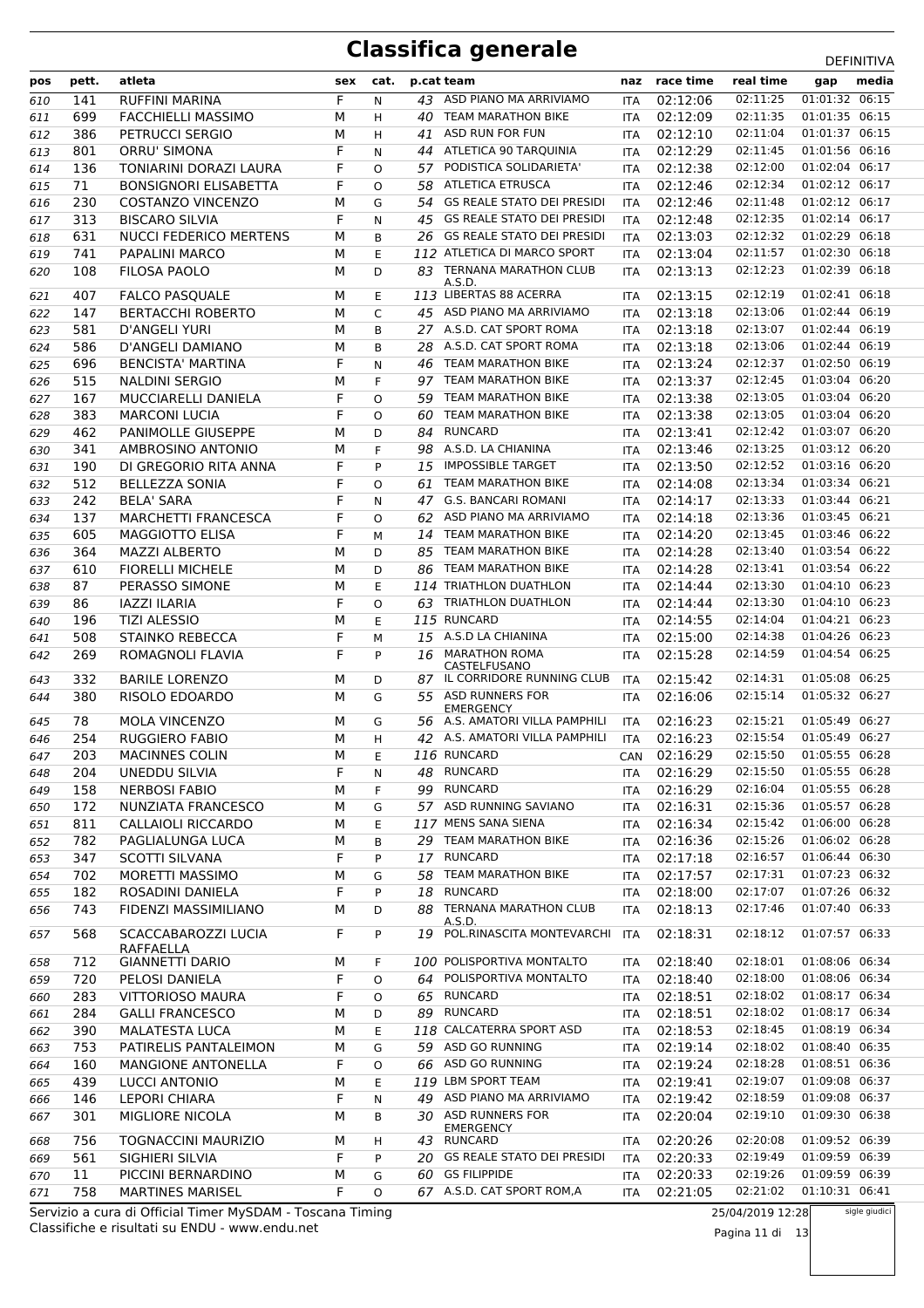| pos | pett. | atleta                                      | sex | cat.         |    | p.cat team                                     |            | naz race time | real time | gap            | media |
|-----|-------|---------------------------------------------|-----|--------------|----|------------------------------------------------|------------|---------------|-----------|----------------|-------|
| 672 | 759   | <b>CICHERO PAOLO</b>                        | М   | G            |    | 61 RUNCARD                                     | <b>ITA</b> | 02:21:27      | 02:20:46  | 01:10:53 06:42 |       |
| 673 | 475   | RANZO GIULIO                                | М   | E            |    | 120 CIRCOLO CANOTTIERI ANIENE                  |            | 02:21:30      | 02:20:22  | 01:10:56 06:42 |       |
| 674 | 486   | LIBERATORI VALERIO                          | М   | E            |    | 121 A.S.D. CAT SPORT ROMA                      | <b>ITA</b> | 02:21:31      | 02:21:09  | 01:10:57 06:42 |       |
| 675 | 615   | <b>CAPALBO EVELYN</b>                       | F   | M            |    | 16 ASD LE ANCELLE                              | <b>ITA</b> | 02:21:46      | 02:21:23  | 01:11:12 06:43 |       |
| 676 | 716   | LEOCADIO MARCIA                             | F   | O            | 68 | POLISPORTIVA MONTALTO                          | <b>ITA</b> | 02:21:54      | 02:20:43  | 01:11:20 06:43 |       |
| 677 | 228   | <b>TEMPERINI MARCO</b>                      | М   | C            | 46 | <b>GS REALE STATO DEI PRESIDI</b>              | <b>ITA</b> | 02:21:57      | 02:21:26  | 01:11:23 06:43 |       |
| 678 | 264   | <b>COURTENS HILDE</b>                       | F   | $\Omega$     | 69 | <b>BELGIO</b>                                  | <b>BEL</b> | 02:22:00      | 02:21:10  | 01:11:26 06:43 |       |
| 679 | 194   | <b>BERGERO MARIA IDA</b>                    | F   | O            | 70 | POLISPORTIVA SANT'ORSO                         | ITA        | 02:22:18      | 02:21:49  | 01:11:44 06:44 |       |
| 680 | 543   | SAPIO NICOLA                                | М   | E            |    | <b>AOSTA</b><br>122 GS REALE STATO DEI PRESIDI | <b>ITA</b> | 02:22:45      | 02:21:56  | 01:12:11 06:45 |       |
| 681 | 791   | <b>BONDI MARIA GIULIA</b>                   | F   | M            |    | 17 INDIVIDUALE                                 | ITA        | 02:22:56      | 02:22:44  | 01:12:22 06:46 |       |
| 682 | 327   | PALADINI GIUSEPPE                           | М   | H            | 44 | A.S.D. ATL. MARCIATORI                         | <b>ITA</b> | 02:22:56      | 02:22:33  | 01:12:22 06:46 |       |
|     |       |                                             |     |              |    | <b>MUGELLO</b>                                 |            |               |           |                |       |
| 683 | 797   | FELIIZIANI MARCO                            | м   | C            |    | 47 RUNCARD                                     | ITA        | 02:22:56      | 02:22:34  | 01:12:22 06:46 |       |
| 684 | 796   | PATACCA CAMILLA                             | F   | M            | 18 | LBM SPORT TEAM                                 | <b>ITA</b> | 02:22:56      | 02:22:34  | 01:12:22 06:46 |       |
| 685 | 456   | DE GIORGI ALESSIO                           | М   | C            | 48 | RUNNING EVOLUTION                              | <b>ITA</b> | 02:23:21      | 02:23:14  | 01:12:47 06:47 |       |
| 686 | 523   | ELEUTERI FABRIZIO                           | М   | E            |    | 123 ASD GO RUNNING                             | <b>ITA</b> | 02:23:21      | 02:22:25  | 01:12:47 06:47 |       |
| 687 | 457   | DE LUME' NOEMI                              | F   | M            | 19 | <b>RUNNING EVOLUTION</b>                       | <b>ITA</b> | 02:23:22      | 02:23:15  | 01:12:48 06:47 |       |
| 688 | 525   | POMPONI FEDERICA                            | F   | O            | 71 | <b>ASD GO RUNNING</b>                          | ITA        | 02:23:22      | 02:22:26  | 01:12:48 06:47 |       |
| 689 | 585   | SARANGO EKTOR                               | М   | $\mathbf{I}$ | 14 | A.S.D. CAT SPORT ROMA                          | <b>ITA</b> | 02:23:56      | 02:23:52  | 01:13:22 06:49 |       |
| 690 | 499   | PETRELLI MARCELLA                           | F   | P            | 21 | A.S.D. PODISTICA OSTIA                         | <b>ITA</b> | 02:24:25      | 02:23:41  | 01:13:52 06:50 |       |
| 691 | 62    | DE SANTIS LUISA                             | F   | $\Omega$     | 72 | UISP COMITATO TERR.LE ROMA ITA                 |            | 02:24:29      | 02:23:53  | 01:13:55 06:50 |       |
| 692 | 804   | ANGARITA LUZ STELLA                         | F   | P            | 22 | <b>BOLSENA FORUM</b>                           |            | COL 02:24:32  | 02:24:22  | 01:13:58 06:51 |       |
| 693 | 335   | MINIGHINI ANNA RITA                         | F   | $\Omega$     | 73 | <b>RUNCARD</b>                                 | <b>ITA</b> | 02:24:32      | 02:23:23  | 01:13:58 06:51 |       |
| 694 | 74    | <b>BARINA ASSUNTA</b>                       | F   | P            | 23 | <b>BOOMERANG RUNNERS ASD</b>                   | <b>ITA</b> | 02:24:59      | 02:24:31  | 01:14:25 06:52 |       |
| 695 | 540   | CALCHETTI BENEDETTA                         | F   | O            | 74 | <b>GS REALE STATO DEI PRESIDI</b>              | <b>ITA</b> | 02:24:59      | 02:24:45  | 01:14:25 06:52 |       |
| 696 | 647   | LOMBARDI LUISA                              | F   | N            | 50 | ASD PIANO MA ARRIVIAMO                         | <b>ITA</b> | 02:25:22      | 02:24:39  | 01:14:49 06:53 |       |
| 697 | 644   | <b>GARONNA MARCO</b>                        | М   | G            |    | 62 ASD PIANO MA ARRIVIAMO                      | <b>ITA</b> | 02:25:23      | 02:24:40  | 01:14:49 06:53 |       |
| 698 | 531   | <b>MASTRANGELO MICHELE</b>                  | М   | G            | 63 | LBM SPORT TEAM                                 | <b>ITA</b> | 02:25:27      | 02:25:04  | 01:14:53 06:53 |       |
| 699 | 432   | SALVI MARIA ROSARIA                         | F   | $\Omega$     | 75 | <b>RUNCARD</b>                                 | <b>ITA</b> | 02:25:38      | 02:24:57  | 01:15:04 06:54 |       |
| 700 | 120   | DI TOMMASO EDDA                             | F   | P            | 24 | ASD ATLETICA VITA ROMA                         | ITA        | 02:25:42      | 02:24:50  | 01:15:09 06:54 |       |
| 701 | 119   | <b>GALIENI SILVESTRO</b>                    | М   | H            | 45 | ASD ATLETICA VITA ROMA                         | <b>ITA</b> | 02:25:43      | 02:24:49  | 01:15:09 06:54 |       |
| 702 | 197   | <b>CIPOLLA PAOLO</b>                        | М   | G            | 64 | <b>GP CASALESE</b>                             | <b>ITA</b> | 02:25:44      | 02:25:38  | 01:15:10 06:54 |       |
| 703 | 315   | <b>CUOMO DONATELLA</b>                      | F   | P            | 25 | ASD MEDITERRANEA                               | ITA        | 02:26:01      | 02:25:03  | 01:15:27 06:55 |       |
| 704 | 344   | CITTA' VALENTINA                            | F   | M            | 20 | 9,92 RUNNING ASD                               | <b>ITA</b> | 02:26:11      | 02:25:24  | 01:15:37 06:55 |       |
| 705 | 133   | <b>CRUDO FRANCESCO</b>                      | М   | E            |    | 124 PODISTICA SOLIDARIETA'                     | <b>ITA</b> | 02:26:17      | 02:25:42  | 01:15:43 06:55 |       |
| 706 | 287   | <b>VECCHI GRAZIA</b>                        | F   | P            | 26 | PODISTICA OSTIA                                | <b>ITA</b> | 02:26:51      | 02:26:06  | 01:16:18 06:57 |       |
| 707 | 375   | RUGGIERI IVANA                              | F   | O            | 76 | LIBERTAS 88 ACERRA                             | ITA        | 02:27:13      | 02:26:16  | 01:16:39 06:58 |       |
| 708 | 771   | <b>DOS SANTOS BARBARA</b><br><b>VALERIA</b> | F   | O            |    | 77 ASD IL GREGGE RIBELLE                       | <b>ITA</b> | 02:27:17      | 02:26:24  | 01:16:43 06:58 |       |
| 709 | 326   | FIORETTI CRISTINA                           | F   | O            |    | 78 ASD FONTANE RUNNERS                         | <b>ITA</b> | 02:27:29      | 02:26:28  | 01:16:55 06:59 |       |
| 710 | 437   | <b>VIVIANI LUISA</b>                        | F   | O            |    | 79 SPIRITI LIBERI ASD                          | ITA        | 02:27:33      | 02:26:54  | 01:16:59 06:59 |       |
| 711 | 455   | <b>GUALANDI LUCA</b>                        | М   | H            | 46 | <b>TEAM MARATHON BIKE</b>                      | ITA        | 02:27:41      | 02:27:20  | 01:17:07 06:59 |       |
| 712 | 121   | INNAMORATI PAOLA                            | F   | O            | 80 | ASD ATLETICA VITA ROMA                         | ITA        | 02:27:55      | 02:27:02  | 01:17:21 07:00 |       |
| 713 | 328   | ZICARELLI MARCO                             | М   | Е            |    | 125 G.S. BANCARI ROMANI                        | ITA        | 02:28:00      | 02:27:15  | 01:17:26 07:00 |       |
| 714 | 223   | <b>BAROZZI ALESSIA</b>                      | F   | O            | 81 | <b>GS REALE STATO DEI PRESIDI</b>              | ITA        | 02:28:18      | 02:27:36  | 01:17:45 07:01 |       |
| 715 | 609   | ROSSI TIZIANO                               | М   | G            | 65 | TEAM MARATHON BIKE                             | ITA        | 02:28:47      | 02:28:08  | 01:18:13 07:03 |       |
| 716 | 334   | <b>IACOVELLO NADIA</b>                      | F   | Ν            | 51 | ASD TOP RUN FONDI                              | ITA        | 02:29:15      | 02:28:29  | 01:18:41 07:04 |       |
| 717 | 333   | <b>CIMA MARCO</b>                           | М   | D            | 90 | ASD TOP RUN FONDI                              | ITA        | 02:29:15      | 02:28:29  | 01:18:42 07:04 |       |
| 718 | 761   | PACELLA DANIELE                             | М   | G            | 66 | <b>RUNCARD</b>                                 | ITA        | 02:29:55      | 02:29:26  | 01:19:22 07:06 |       |
| 719 | 777   | <b>BORDI RITA</b>                           | F   | P            | 27 | ATLETICA ENI                                   | ITA        | 02:29:56      | 02:29:26  | 01:19:22 07:06 |       |
| 720 | 110   | MOSCARDINI WILLIAM                          | М   | н            | 47 | <b>RUN CARD</b>                                | ITA        | 02:31:34      | 02:30:34  | 01:21:00 07:11 |       |
| 721 | 773   | CARLETTI SILVANO                            | М   | $\mathbf{I}$ |    | 15 RUNNING CLUB MARATONA DI                    | <b>ITA</b> | 02:31:39      | 02:30:41  | 01:21:05 07:11 |       |
| 722 | 601   | <b>SCIFONI ROBERTA</b>                      | F   | P            |    | <b>ROMA</b><br>28 A.S.D. PODISTICA VEIO        | ITA        | 02:31:53      | 02:30:49  | 01:21:19 07:11 |       |
| 723 | 277   | TIBURZI EMANUELA                            | F   | O            | 82 | RUNCARD                                        | <b>ITA</b> | 02:31:54      | 02:31:03  | 01:21:20 07:11 |       |
| 724 | 755   | <b>FAVILLA MARIA</b>                        | F   | O            | 83 | AMATORI CASTELFUSANO                           | ITA        | 02:32:26      | 02:32:26  | 01:21:52 07:13 |       |
| 725 | 226   | ROSSI VALERIA                               | F   | P            | 29 | <b>GS REALE STATO DEI PRESIDI</b>              | ITA        | 02:33:04      | 02:32:07  | 01:22:31 07:15 |       |
| 726 | 708   | <b>CESARI TIZIANA</b>                       | F   | N            | 52 | POLISPORTIVA MONTALTO                          | ITA        | 02:33:14      | 02:32:35  | 01:22:40 07:15 |       |
| 727 | 727   | <b>ZUCCHELLA KATIA</b>                      | F   | O            | 84 | POLISPORTIVA MONTALTO                          | ITA        | 02:33:14      | 02:32:36  | 01:22:40 07:15 |       |
| 728 | 317   | SVALUTO MOREOLO LUCIA                       | F   | O            | 85 | PODISTICA SOLIDARIETA'                         | ITA        | 02:35:21      | 02:34:38  | 01:24:47 07:21 |       |
| 729 | 556   | <b>BARTOLI LORENZO</b>                      | М   | Е            |    | 126 ATLETICA CASTELLO FIRENZE                  | ITA        | 02:35:23      | 02:34:20  | 01:24:49 07:21 |       |
| 730 | 398   | <b>SACCONE LUIGI</b>                        | М   | F            |    | 101 LIBERTAS 88 ACERRA                         | ITA        | 02:35:48      | 02:34:50  | 01:25:14 07:23 |       |
| 731 | 355   | CARAMELLI RENATA                            | F   | O            | 86 | RUNCARD                                        | ITA        | 02:35:52      | 02:35:45  | 01:25:18 07:23 |       |
| 732 | 595   | <b>MARCUCCI SIMONA</b>                      | F   | O            | 87 | <b>BOLSENA FORUM SPORT</b>                     | ITA        | 02:36:32      | 02:36:07  | 01:25:58 07:25 |       |
| 733 | 594   | BARBOSA DE ARAUJO LUZIA                     | F   | O            | 88 | <b>BOLSENA FORUM SPORT</b>                     | ITA        | 02:36:32      | 02:36:06  | 01:25:58 07:25 |       |
|     |       |                                             |     |              |    |                                                |            |               |           |                |       |